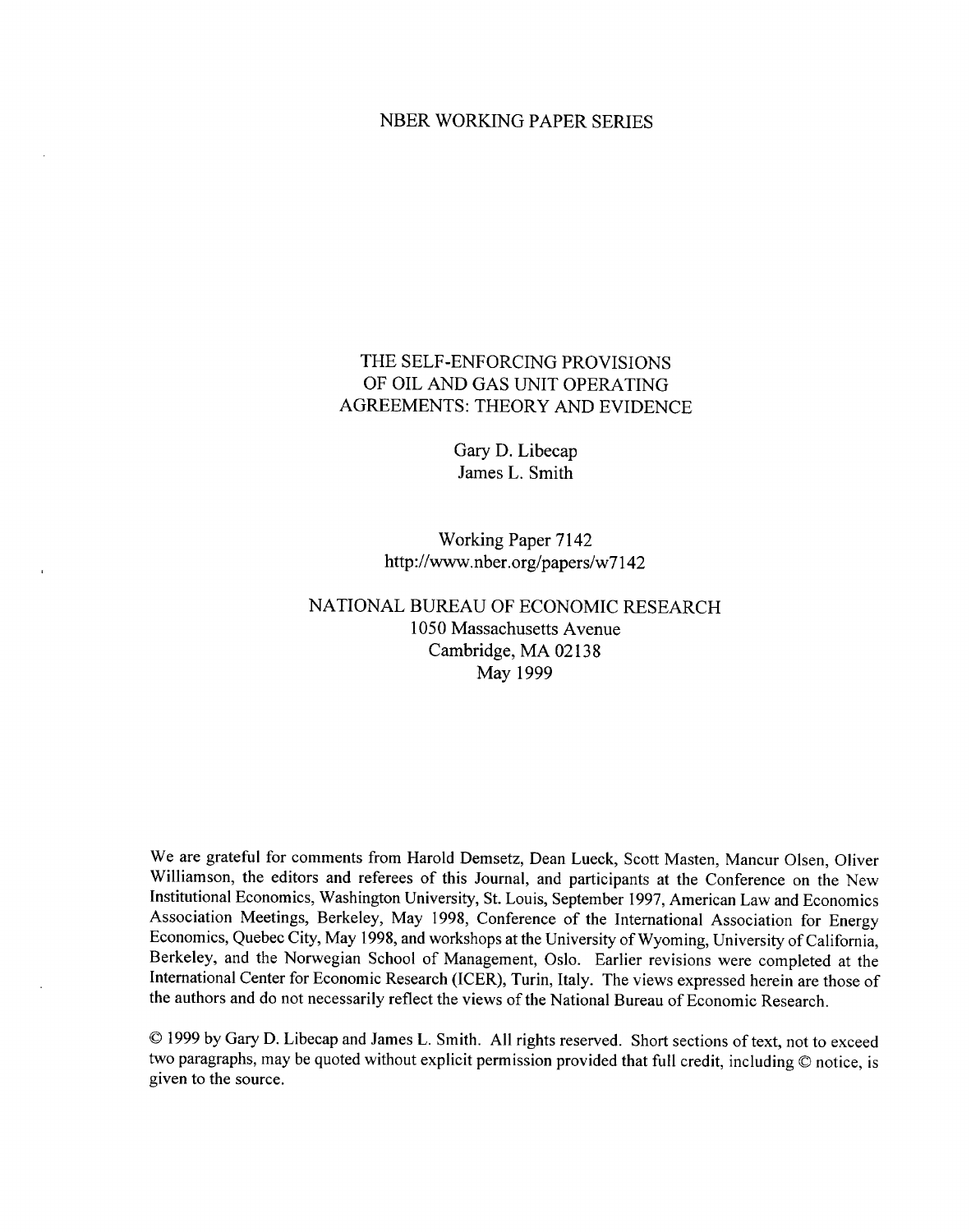The Self-Enforcing Provisions of Oil and Gas Unit Operating Agreements: Theory and Evidence Gary D. Libecap and James L. Smith NBER Working Paper No. 7142 May 1999 JEL No. K00, L00

# **ABSTRACT**

This paper extends the existing theory and empirical investigation of unitization contracts. It highlights the importance of incentive-compatibility and self-enforcement and the bargaining problems faced in achieving viable, long-term contracts. We argue that only if the parties to a unitization contract have unit production shares that are the same as their cost shares will the contract be incentive compatible. Using a data base of sixty unit operating agreements, we measure the industry's actual behavior against the principles of production from a common pool. Our survey of units that have only one production phase and that are relatively homogeneous reveals that such equal sharing rules are always found and they appear to encourage the parties to behave optimally. In more complex units with multiple production phases and/or separate concentrations of oil and gas (gas caps) we find deviations from the theoretical ideal. In the case of multi-phase units, we find equal cost and production shares within phases, but not across phases. A pre-set trigger for shifting from one production phase to the next helps to maintain optimal behavior. For gas cap units, however, we generally do not find the equal sharing rule. Conflicts and rent dissipation follow as illustrated by the case of the Prudhoe Bay Unit. The paper describes the desirable contract rules for avoiding moral hazard. It also shows how the effects of those rules can be replicated in difficult situations.

Gary D. Libecap Karl Eller Center 202 McClelland Hall University of Arizona Tucson, Arizona 85721 and NBER glibecap@bpa.arizona.edu

James L. Smith Cox School of Business Southern Methodist University Box 750333 Dallas, Texas 75275-0333 jlsmith@mail.smu.edu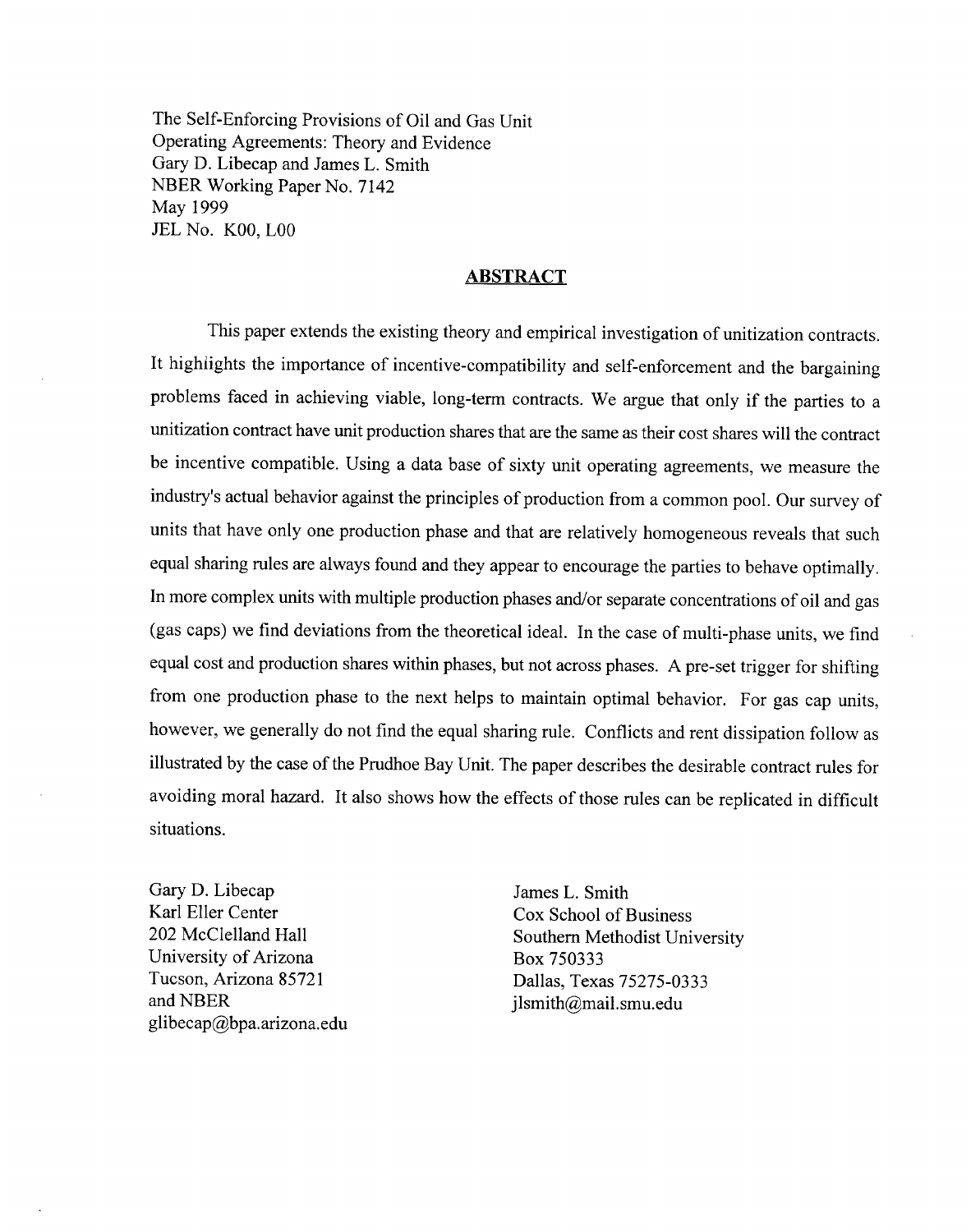# **I. Introduction.**

This paper extends the existing theory and empirical investigation of unitization contracts. It highlights the importance of incentive-compatibility and self-enforcement and the bargaining problems faced in achieving viable, long-term contracts. *Essential* contract elements are identified, and the conditions that promote their inclusion in unit agreements are described. Less complete and effective arrangements are introduced and linked to specific geological and market conditions that complicate bargaining. Hypotheses are derived about when complete unit contracts will be observed and about the rent-dissipating behavior that will occur when alternative arrangements are adopted. The empirical investigation makes use of the largest data set of unitization contracts compiled to date—60 unit contracts in the United States and Canada.

We argue that if the parties to a unitization contract have unit production shares that are the same as their cost shares, the contract will be incentive compatible. This follows because the allocation formula makes each party a claimant to the unit's net profits and as such, motivates them to support a production plan that maximizes unit profits. Our survey of units that have only one production phase and that are relatively homogeneous (no clustering of oil and gas in separate parts of the reservoir) reveals that such equal sharing rules are always found and they appear to encourage the parties to behave optimally. The contracts are simple, do not require detailed provisions to address potentially serious moral hazard problems, and conflicts over production and investment are minimized. The unit operator develops the field and administers the contract. In more complex units with multiple production phases and/or separate concentrations of oil and gas (gas cap) we argue that the equal sharing rule still is necessary for effective unitization. Negotiating conditions, however,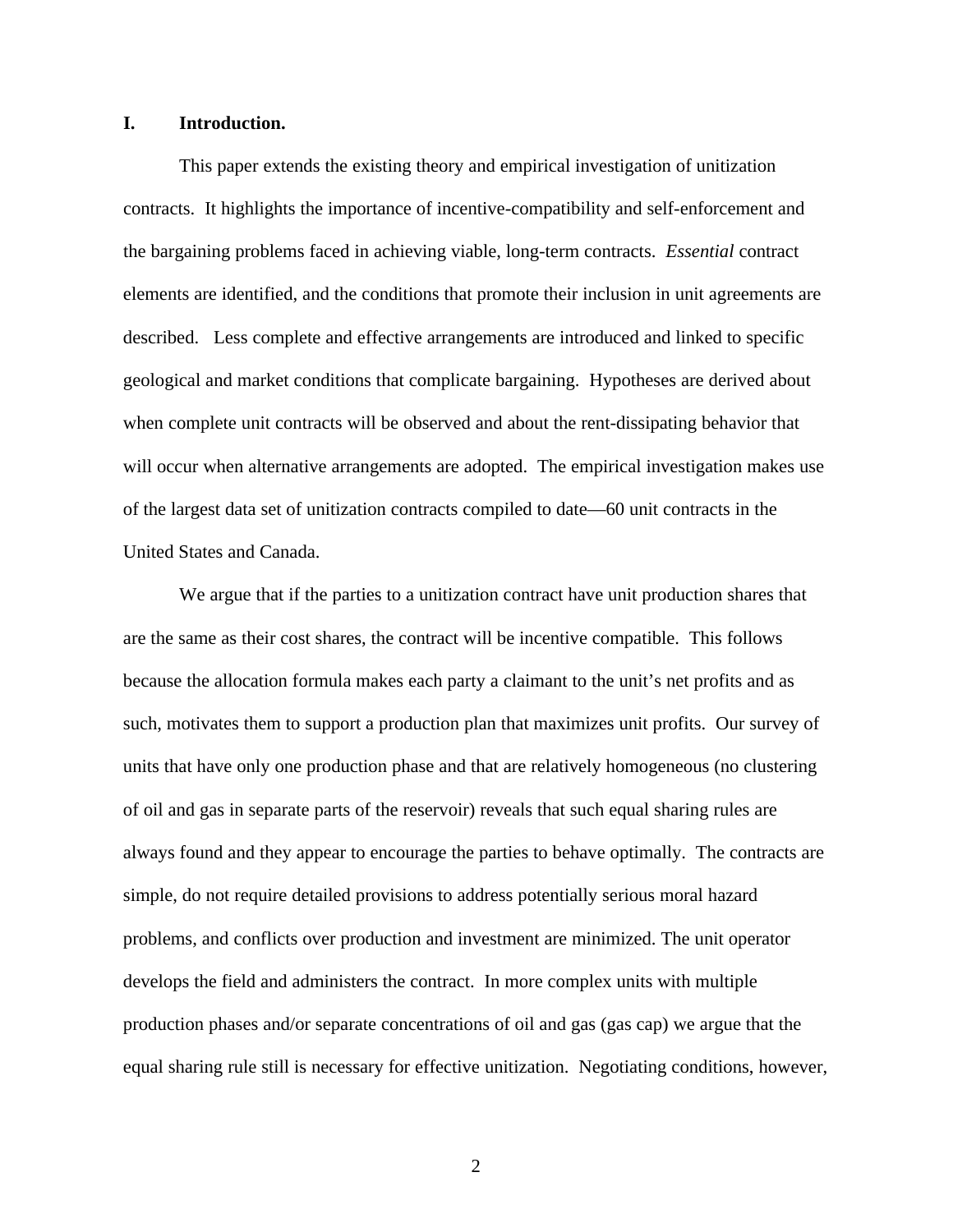are more complicated and these affect the ability of the parties to reach agreement on the required allocation formula. In multi-phase units, we find equal cost and production shares within each phase, but not across phases. We show that this condition can still lead to optimal behavior among the parties if there is a pre-set trigger for shifting from one production phase to the next. For gas cap units, however, we generally do not find the equal sharing rule. Although the parties have incentives to draft incentive-compatible contracts, they may not be able to do so. Conflicts and rent dissipation follow as illustrated by the case of the Prudhoe Bay Unit.

Our contribution is useful because it describes the desirable contract rules for avoiding moral hazard. It also shows how the effects of those rules can be replicated in difficult situations through the use of a trigger. Finally, the analysis reveals the cases where complete unitization contracts are unlikely to be written.

Unitization contracts have been of interest to scholars in transactions costs economics, political economy, and the law for some time. Unitization is the most straightforward solution to a serious common-pool problem in oil and gas production. Under the common-law rule of capture, private property rights to hydrocarbons are assigned only upon extraction. Production rights are granted to firms through leases from those who hold the mineral rights, often landowners. Each of the producing firms has an incentive to maximize the economic value of its leases, rather than that of the hydrocarbon reservoir as a whole. As firms compete for migratory oil and gas they dissipate reservoir rents with excessive capital, too rapid production, and lost total recovery.<sup>1</sup> With a complete unitization agreement among the producers, however, a single firm is designated as the unit operator to develop the entire reservoir.<sup>2</sup> The other firms share in the unit profits according to negotiated formulas. The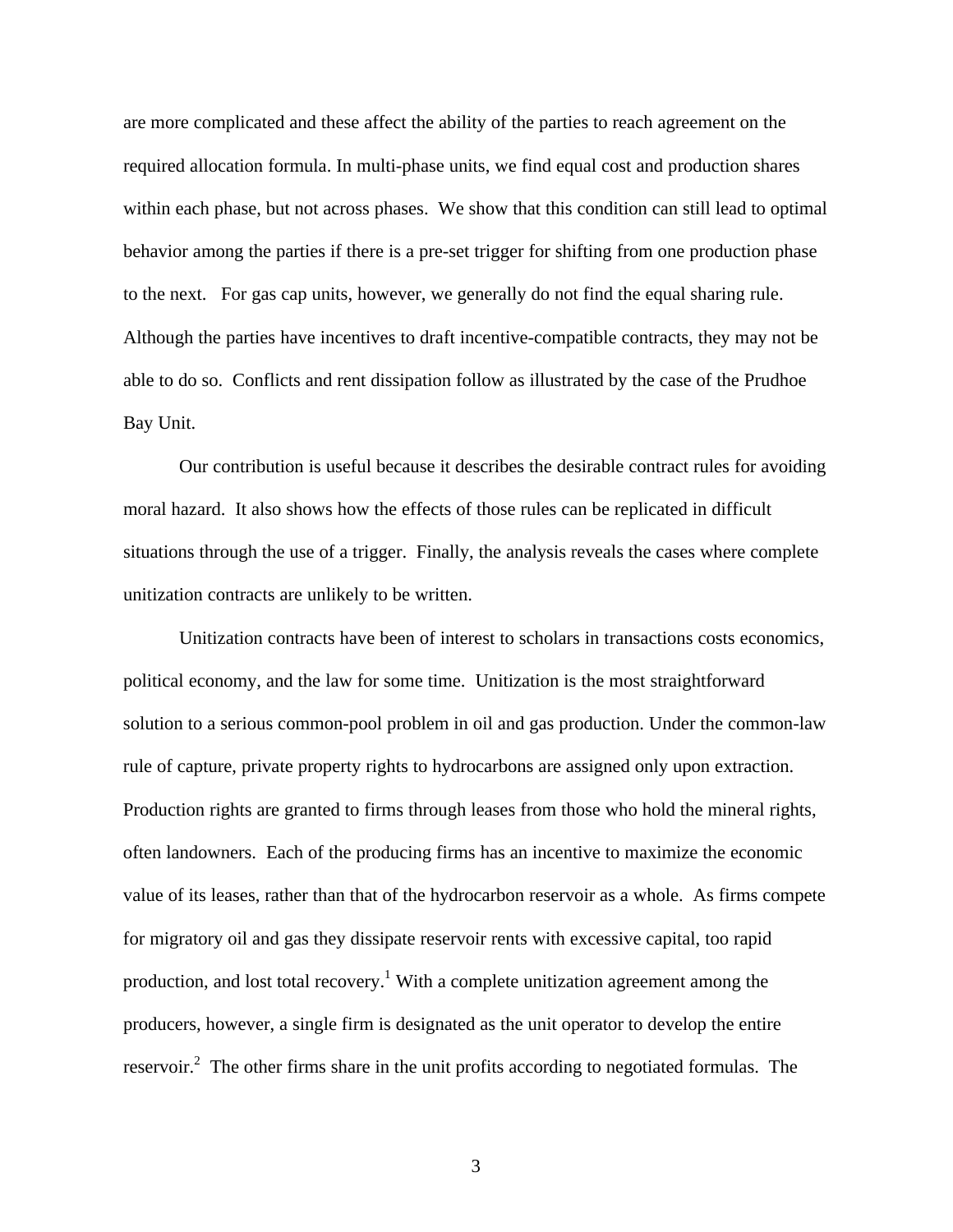gains from agreement can be huge both from savings in capital costs and from increases in overall production that can be from two to five times unregulated output.<sup>3</sup>

With so much at stake, oil firms are motivated to reach agreement to form complete units. Yet, despite this motivation, complete unitization is much more limited than neoclassical theory would predict (Bain, 1947, p. 29). For instance, Libecap and Wiggins (1985) report that as late as 1975, only 38 percent of Oklahoma production and 20 percent of Texas production came from reservoir-wide units. Achieving consensus on a unit contract is difficult with agreements often completed only after years of negotiation, when many of the efficiency losses already have occurred. And, as we show even when unitization agreements are reached, not all are complete, leaving the potential for various forms of competition among owners that dissipate rents.<sup>4</sup>

To be successful, a unit agreement must align the incentives of the oil-producing firms over the life of the contract to maximize the economic value of the reservoir without repeated re-contracting.<sup>5</sup> Unit contracts involve a number of difficult issues that have to be addressed by negotiators. Because remaining production often lasts 20 years or more, unit agreements must be long term and be responsive to considerable uncertainty over future market and geological conditions. They must allocate unit production and costs among the many firms that otherwise would be producing from the reservoir.<sup>6</sup> Additionally, they must authorize investments that may be made later to expand reservoir production, and distribute the ensuing costs among the individual parties.

Unit contracts generally involve two documents. One is the Unit Agreement that is between the firms (lessees) that plan to unitize the reservoir and the property or royalty owners (lessors). This document describes the terms for the formation of the unit.<sup>7</sup> The other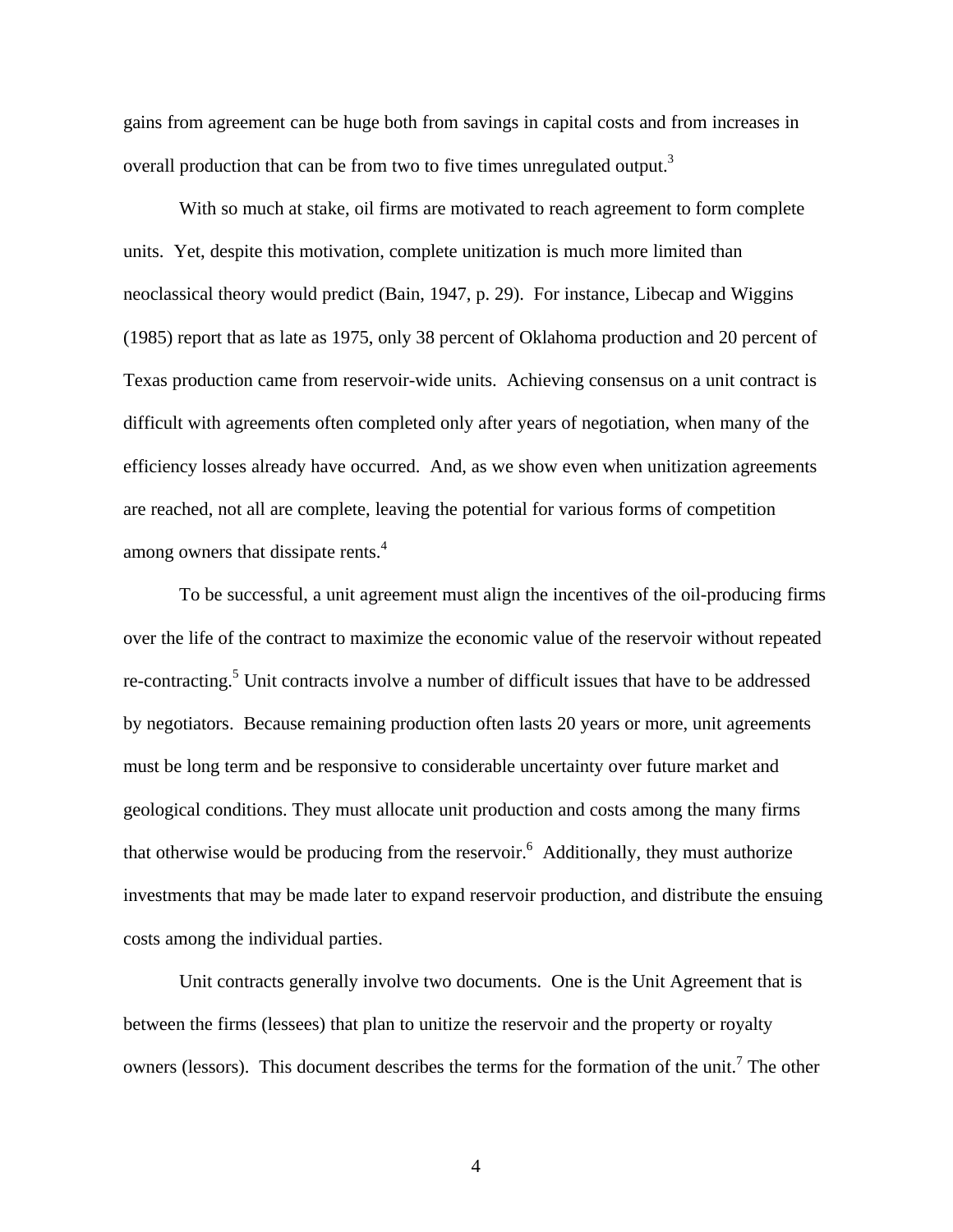document is the Unit Operating Agreement, which is the more detailed contract among the working interest owners (WIOs) for forming and operating the unit. It includes the designation of the location and limits of the reservoir or formation to be unitized and the procedures to expand the unit as necessary; a definition of key terms such as development wells, injection wells, and test wells; the identity of the unit operator and procedures for removal of the unit operator; start date of the agreement; and identity of the working interests, including their holdings (leases) on the reservoir.

Unit Operating Agreements have additional provisions that define the operating relationships among the working interests. These provisions include governance mechanisms such as voting rules, notification requirements, grievance and arbitration procedures, unit operator reporting and accounting practices, and establishment of a supervisory committee; compensation for private capital equipment (typically, wells, pipelines, and possibly injection plants) taken over by the unit; and the sharing formula by which produced substances, capital, and operating costs are distributed among the working interests. Achieving agreement on the sharing formula is very contentious, often requiring intense negotiations with many votes taken by the working interests on various cost and production sharing options. Indeed, arriving at a consensus on shares is the most difficult issue faced in unit negotiations. Discord among the negotiators can delay unitization for years or lead to an incomplete agreement. Uncertainty and asymmetric information among the parties about unobservable lease characteristics hinder agreement on individual lease values and corresponding unit shares.

Unit Operating Agreements also define the phases of production as primary (when natural, subsurface pressures flush oil to the surface) and secondary (when various injection procedures are used). Based on engineering reports agreed to at the time the unit is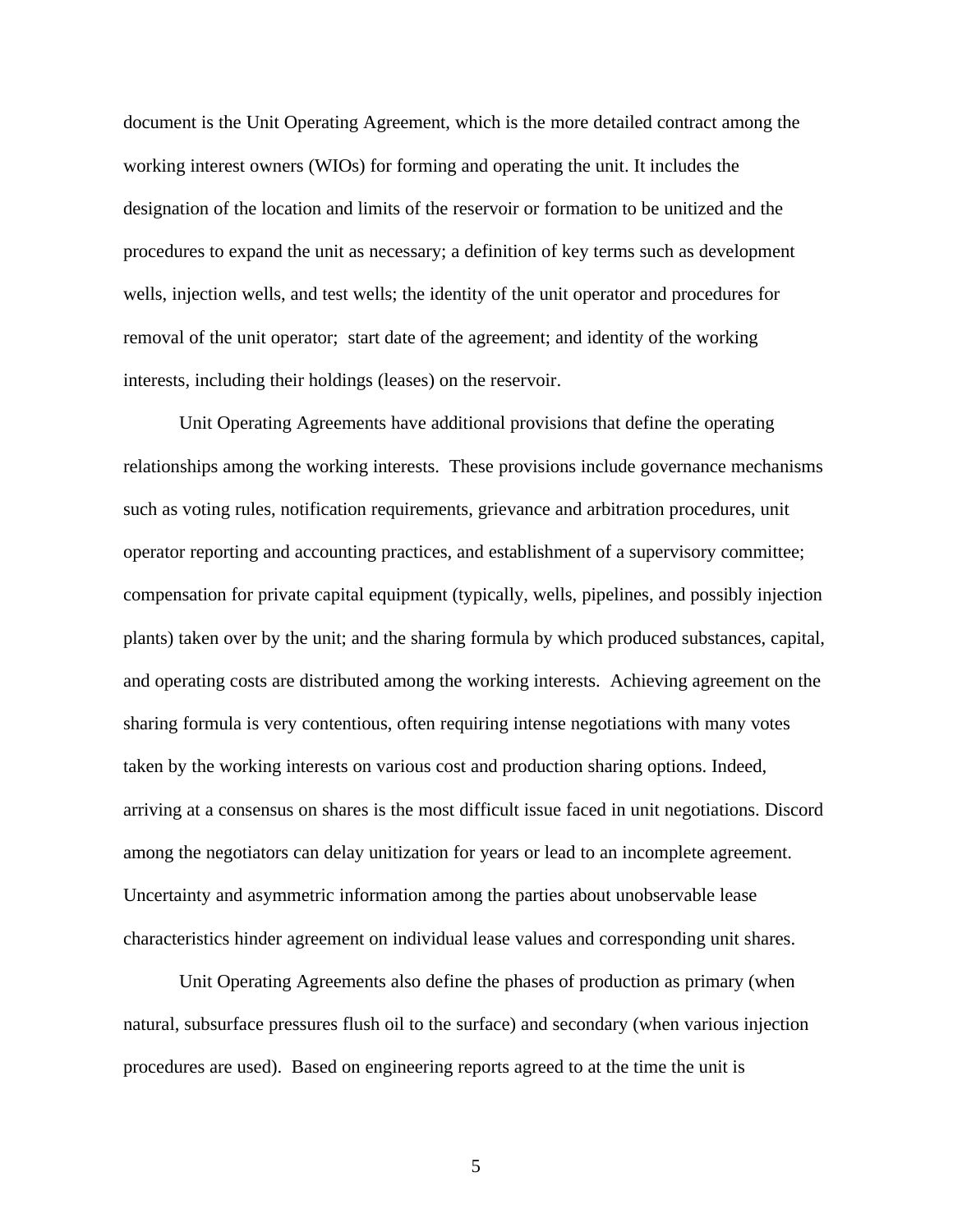established, the negotiating parties have some sense of how the various leases will fare in each phase of production, and different sharing or ownership percentages may be defined for each phase. General physical benchmarks are specified, such as a particular gas/oil ratio or production level. As we show, these benchmarks typically are not controversial and they play a very important role in maintaining incentive compatibility within the unit.<sup>8</sup>

Finally, Unit Operating Agreements describe the mechanism by which parties are added or dropped from the unit. If the Unit Agreement is written during exploration or early development (when the full extent and nature of the subsurface formation are unknown) parties may be mistakenly included or excluded from the unit. Hence, Unit Operating Agreements include provisions for drilling test wells to confirm hydrocarbon deposits and justification for participation in the unit. With these adjustments, the new (or remaining) parties participate in production and costs according to the sharing formula.<sup>9</sup> These provisions define the working structure of the unit, and they are spelled out *ex ante*. 10

Unit Operating Agreements contain both specific benchmarks and general terms. Certain contingencies are laid out, primarily the sharing formula under different production phases, and mechanisms for adding or subtracting membership. But day-to-day operation of the unit is left unspecified in the contract, with the unit operator bound only to a "best efforts" standard of performance, a standard that would be costly to monitor without self-enforcing provisions. It is not possible *ex ante* to define strict performance criteria for the unit operator because far too much remains unknown at the time the contract is written, particularly about future reservoir geological dynamics, market conditions, and production technology. Under those circumstances, it is desirable to provide the unit operator with considerable latitude in reservoir development.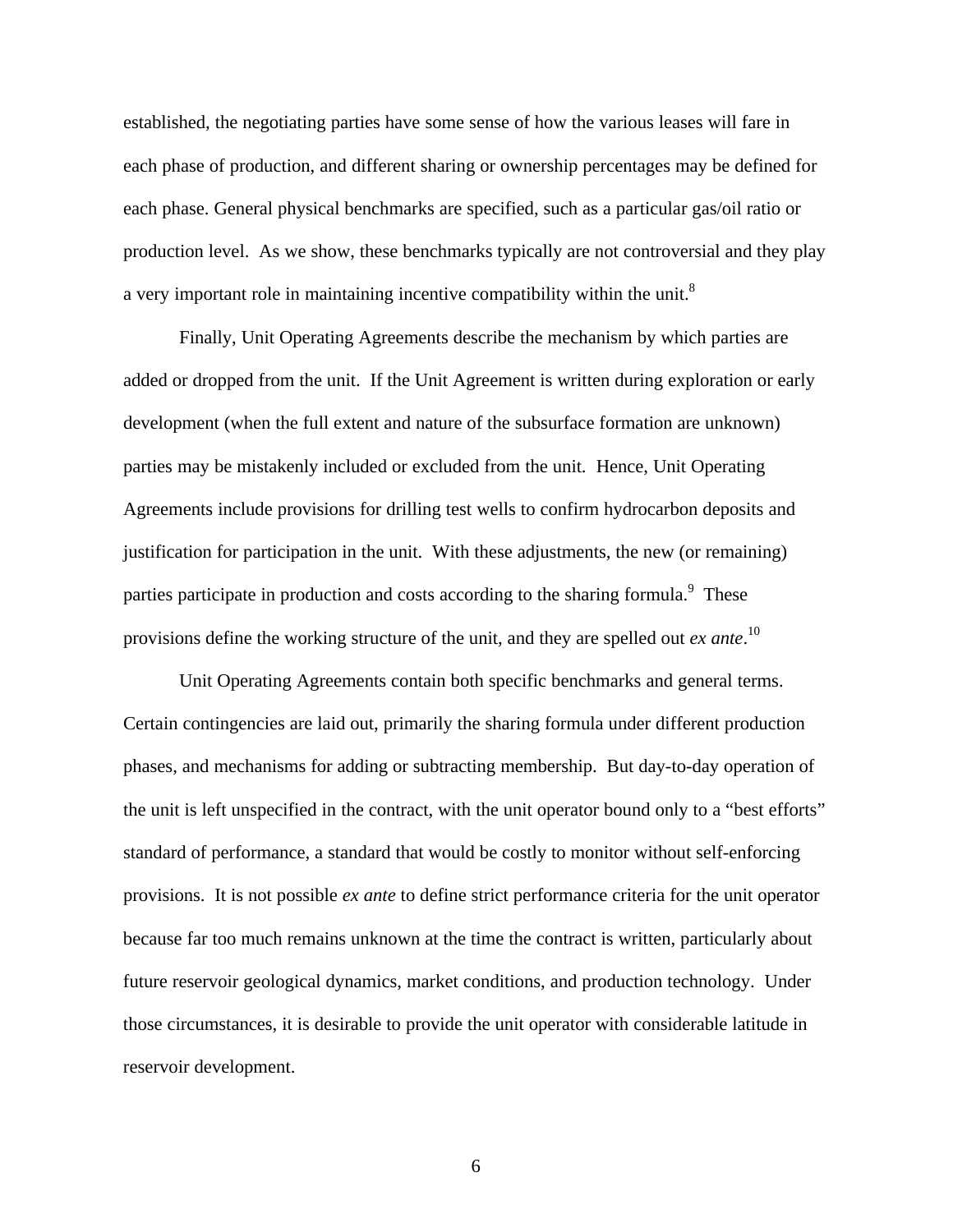Importantly, many potential long-term contracting problems are not addressed explicitly in Unit Operating Agreements. For example, procedures to address potential extortion by some parties of the value of fixed, capital assets (non-moveable wells, injection plants, and pipelines) typically are not described. This is a potential problem. Hypothetically, any working interest could engage in opportunism and extort the unit for the value of those assets by threatening to withdraw from the agreement or otherwise hinder unit operation unless certain extortion demands were met. $^{11}$  Also absent are discussions of how to deal with threats by some strategically-located parties to withdraw from the unit. Because of the nature of hydrocarbon deposits and changes in their flow with unit production, certain lease owners can be essential for viable unit operation because of their position on the formation. Theoretically, a small number of strategically-positioned parties could force a re-negotiation of the unit once it was put into place and became profitable.

These conditions could lead to opportunistic behavior and a breakdown in the unit's operation. But in practice, extortion of the value of fixed assets and strategic behavior to force a re-negotiation of the unit agreement are uncommon. We argue that the profit-sharing formula specified in the Unit Operating Agreement reduces the incentive of the parties to engage in these actions. If the sharing formula has the characteristics described below and if it applies to all communicating hydrocarbon deposits, then each party becomes a residual claimant to the profits from effective operation of the *entire* unit. Under these circumstances, the working interests would not want to hold up needed investment or delay new production practices (such as drilling injection wells) in order to force a re-negotiation of the contract. Such actions would not only reduce unit profits, but would invite similar strategic behavior by other parties, eroding the basis for any long-term cooperation to maximize the value of the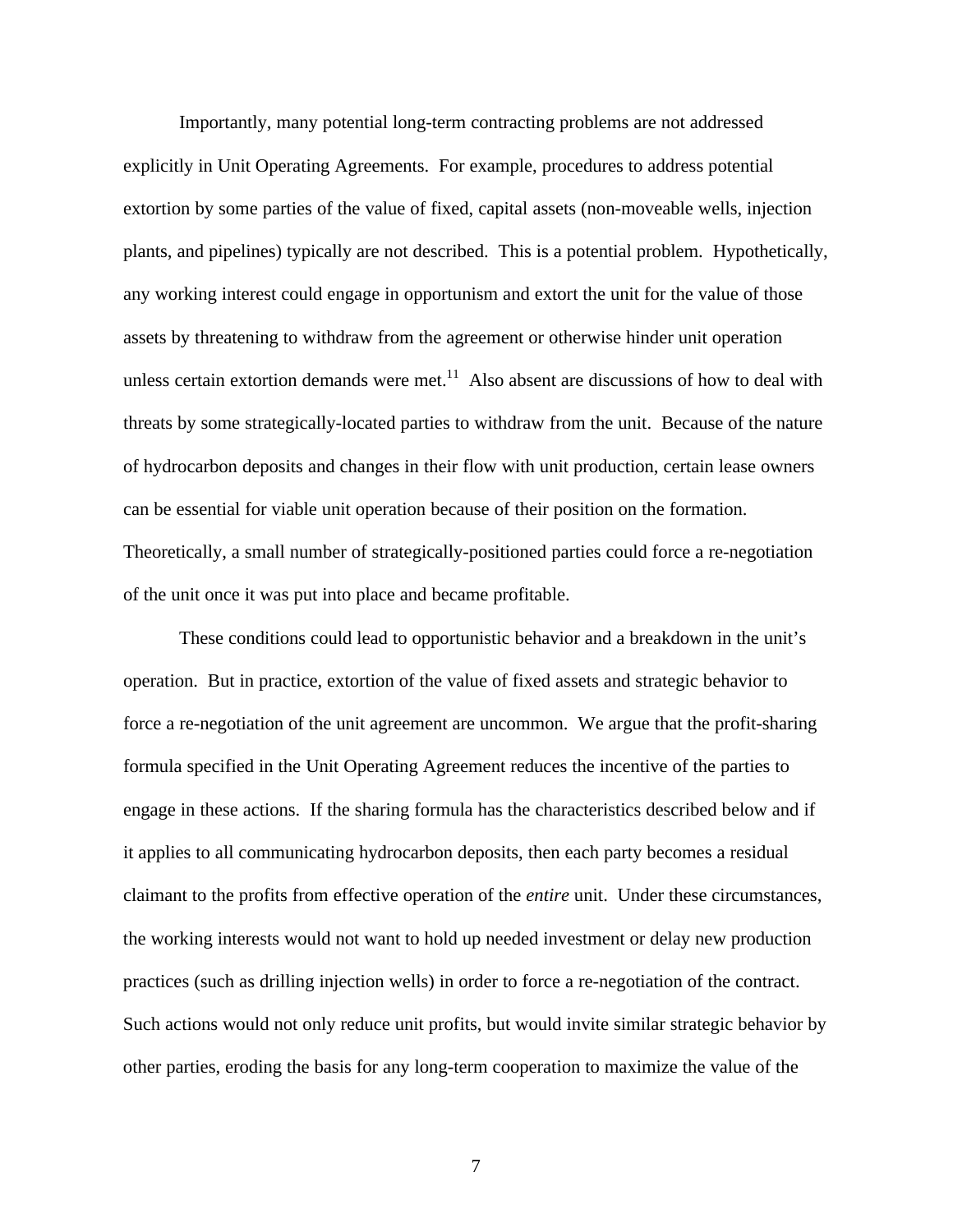unit. As such, the profit-sharing formula provides for self-enforcing cooperative behavior among the working interests and expands what Klein (1996) refers to as the "self-enforcing range" of the contract.<sup>12</sup> Accordingly, although reaching agreement on the sharing formula involves long and costly negotiations, once established the formula reduces *ex post* enforcement costs.

Our argument proceeds as follows: In the next section, we summarize the commonpool problem in hydrocarbon reservoirs and then show how unitization with a profit-sharing formula having *specific* characteristics solves the problem. Section III examines two empirically-important issues that complicate agreement on the unit sharing formula--very skewed holdings of oil and gas and multiple production phases. Section IV presents empirical evidence. Section V summarizes the results and provides generalizations for understanding the functioning of oil and gas unit agreements.

# **II. The Common Pool in Oil and Gas Reservoirs and Necessary Provisions for Complete Unit Contracts.**

## **A. The Common-Pool Problem.**

Competitive extraction from common-pool oil and gas reservoirs generates potentially large efficiency losses, and unitized operations can provide a remedy.<sup>13</sup> The particular form of the unitization agreement, however, determines whether that remedy will be effective. The common-pool problem arises when multiple firms extract from a reservoir where the underlying resources are in communication via interrelated pressure gradients and resource migration. Under these conditions, extraction by one firm affects the volume and cost of production elsewhere within the reservoir.<sup>14</sup>

Absent any type of cooperative effort, the outcome of competitive extraction is well known. Each firm determines the number of wells it will drill and sets output from each well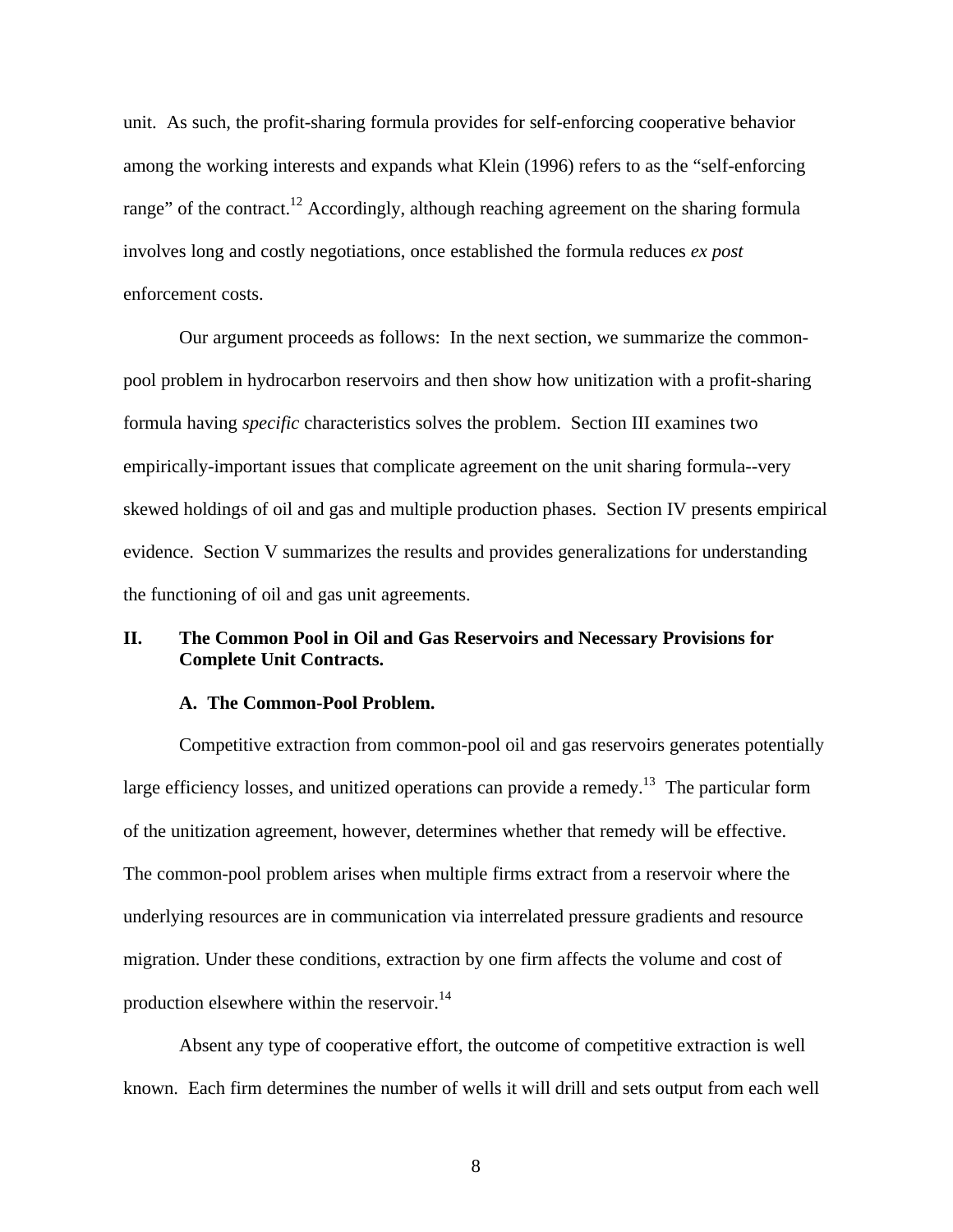so as to maximize its private profits, ignoring the cost and production externalities it inflicts on other producers. It raises overall costs by releasing natural gas or other substances during production, thereby reducing the underground pressures that push oil to the surface. As pressures fall, pumping and injection of other propellants become necessary. Further, the firm's production encourages migration of oil from elsewhere in the reservoir, allowing it to extract its neighbor's oil. Since all firms recognize these conditions, they have incentive to competitively drill and drain the reservoir. Accordingly, at any point in time, individual production decisions are made to enhance the value of firm leases rather than to maximize the economic value of the overall reservoir.

## **B. Characteristics of Complete Unit Contracts.**

To avoid the loss associated with competitive extraction, the lease owners may attempt to reach consensus on a more optimal production plan to avoid rent dissipation. There are, however, several possible forms that unitized operations might take, and not all are equally effective. Under unitization the unit operator will drill wells and produce oil and natural gas from the reservoir. The associated costs and production are allocated among the lease owners according to a pre-arranged sharing rule. Negotiating an agreement on the unit-sharing rule, however, can be particularly difficult. But successfully addressing the common-pool problem requires more than agreement on a sharing formula. The allocation formula must take a *particular* form in order to align incentives and insure that the unit production plan maximizes the economic value of the reservoir.

For each lease owner a *single* equity share or participation factor must be adopted that applies equally to both costs and production throughout the reservoir. If each member's share of production is matched by his share of expenditures over the life of the reservoir, then all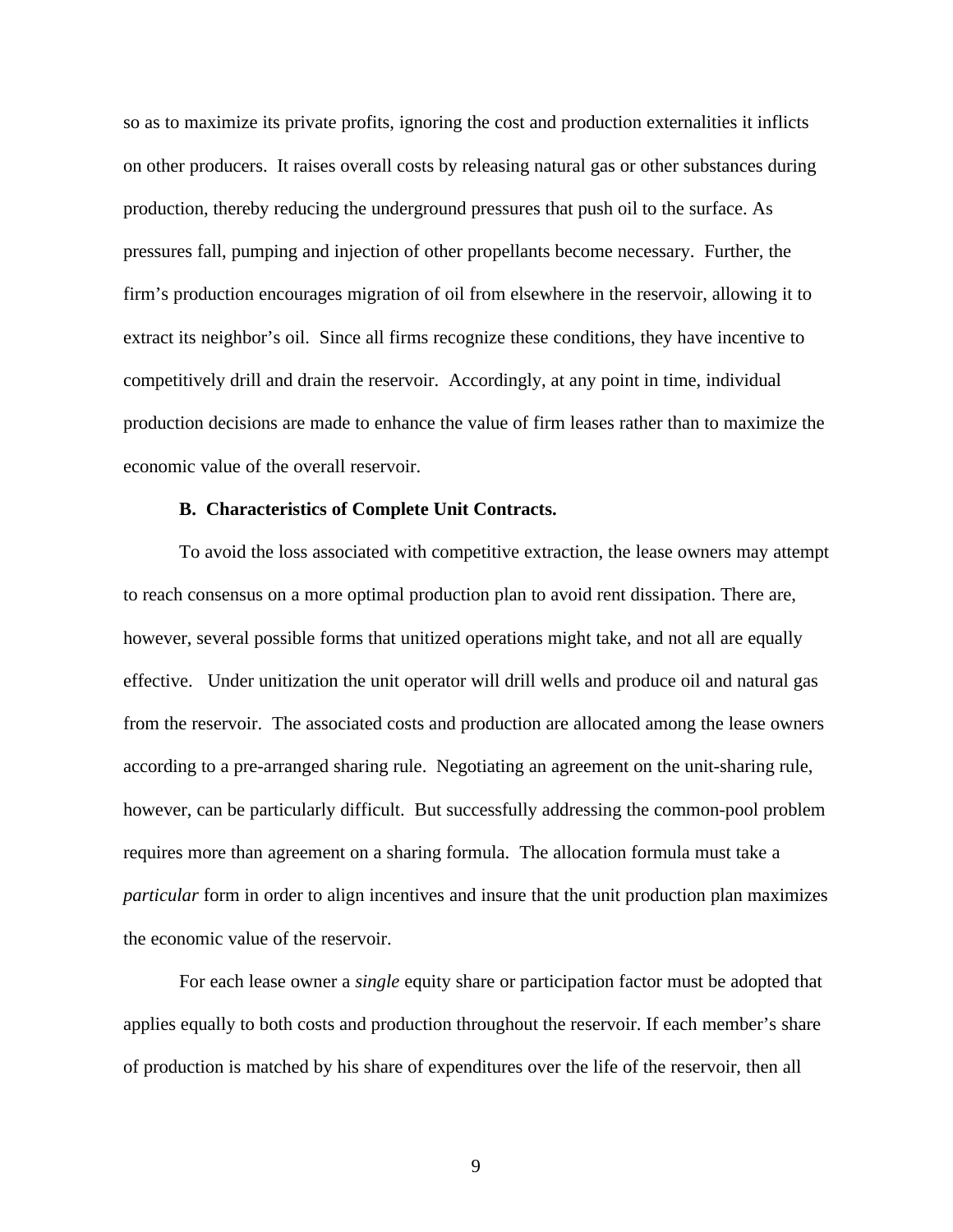parties will be residual claimants to the *net* economic profits from *unit-wide* production. Each party will be motivated by individual incentives to pursue a common plan of efficient development.<sup>15</sup> Only if this condition is met can we say that the reservoir has been *completely* unitized and that the common-pool problem has been remedied.

If shares are assigned in this manner during unit negotiations, maximization of the value of the reservoir (economic efficiency) becomes a common goal at the outset. Alternatively, if there is a wedge between the cost and production shares assigned to any party, then the consensus will fail and conflicts emerge. For example, if the sharing fomula does not uniformly allocate each type of cost in the same proportion as production, certain owners will advocate actions that would skew development in the direction of those expenditures (e.g., injection wells) in which they carry a relatively light load—even if that is inconsistent with maximizing the overall value of the unit. Dissention, violation of the unit agreement, and rent dissipation are likely results.

To resolve such disputes, some parties (typically those with the largest leases and the most to lose) may devise side payments that restore consensus and allow development to proceed. Although side payments may balance interests at one particular point in time and persuade all parties to support a common course of development, they do not assure incentive compatibility over the remaining life of the unit. New disputes and conflicts will emerge (and the need for additional side payments will ultimately arise) if cost and production shares are not made equal. Interests can easily fall out of balance as soon as circumstances (expected prices, costs, or production possibilities) change, which they inevitably do. Further, efficiency losses inflicted on the unit from disagreement and non-optimal production practices may be irreversible due to resulting changes in reservoir dynamics. Accordingly, *ex post*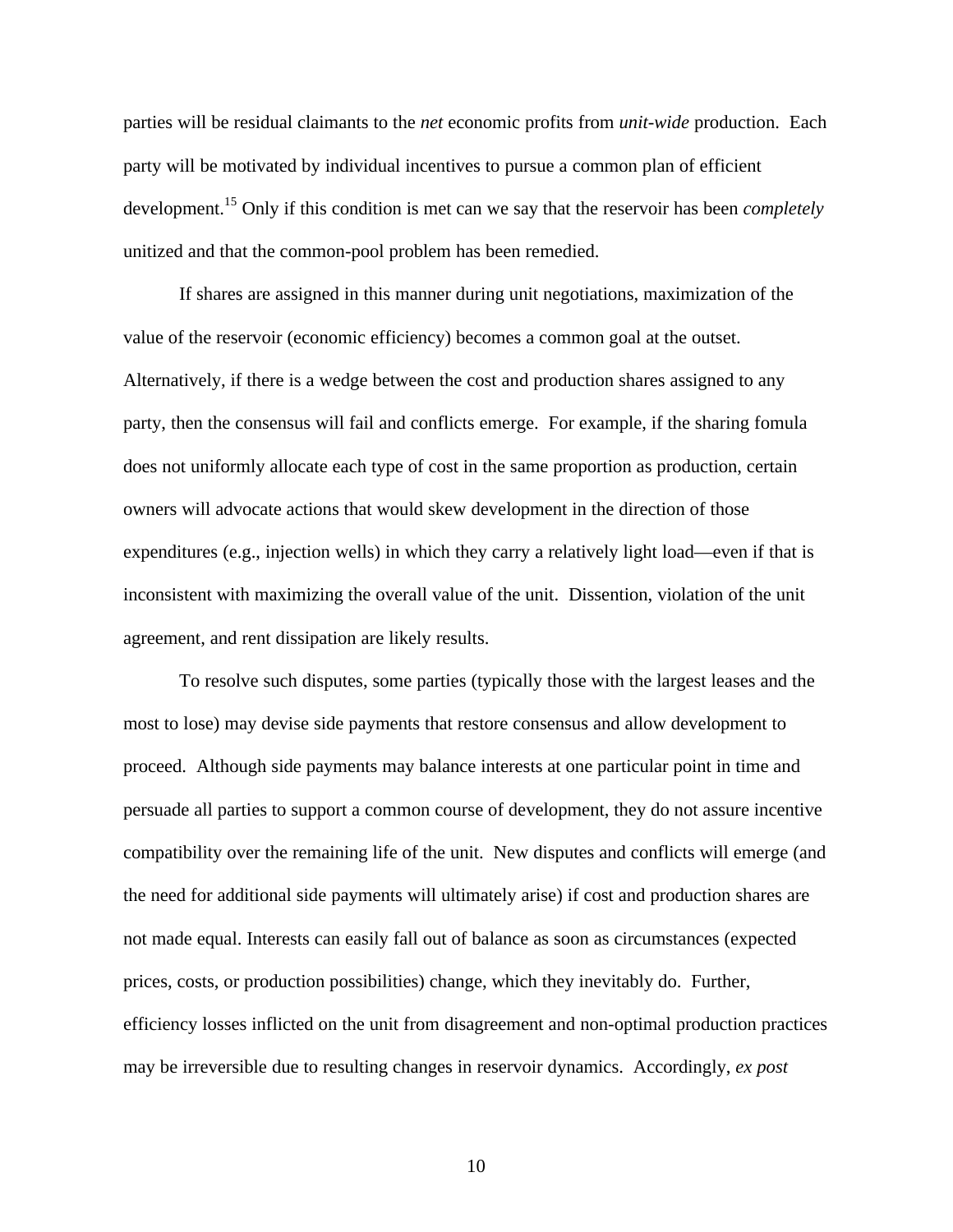efforts to align interests via side payments are not apt to be as effective as the *ex ante* proportionate assignment of costs and production to each party.

Importantly, aligning incentives through a profit-sharing formula reduces the information necessary for implementing a unit agreement. The contract can be left relatively simple because new information will be incorporated and plans adapted by consensus over the life of the unit in a manner that maximizes its value and the returns to the parties. For example, new information about the configuration, extent, and communication of reservoirs is revealed through production. This knowledge may require extension or contraction of the unit with the corresponding addition or dropping of interests from the unit. When parties are added or deleted, the relative position of the incumbent interests is maintained as outlined in the initial profit-sharing formula. Re-negotiation of the formula is not required. Similarly, the allocation formula is robust against unexpected changes in oil prices, costs, or recovery methods. The incentives of the working interest owners remain aligned (without side payments or re-contracting) even as these features of the project are unpredictably altered.

Because each party will favor a production plan that maximizes the economic value of the unit, execution can safely be left in the charge of a single unit operator without detailed performance provisions or enforcement guidelines defined at the initiation of the contract. <sup>16</sup> Any firm with a lease interest in the reservoir and the technical competence to develop it would provide incentive-compatible management. Beyond this, reliance on a single unit operator reduces the transaction and coordination costs that would arise if there were multiple unit operators and as such, further enhances the overall net value of the reservoir.

In practice, the unit operator is usually the largest lease owner on the reservoir. This firm has the most at stake in unitization, thus minimizing any incentive for opportunistic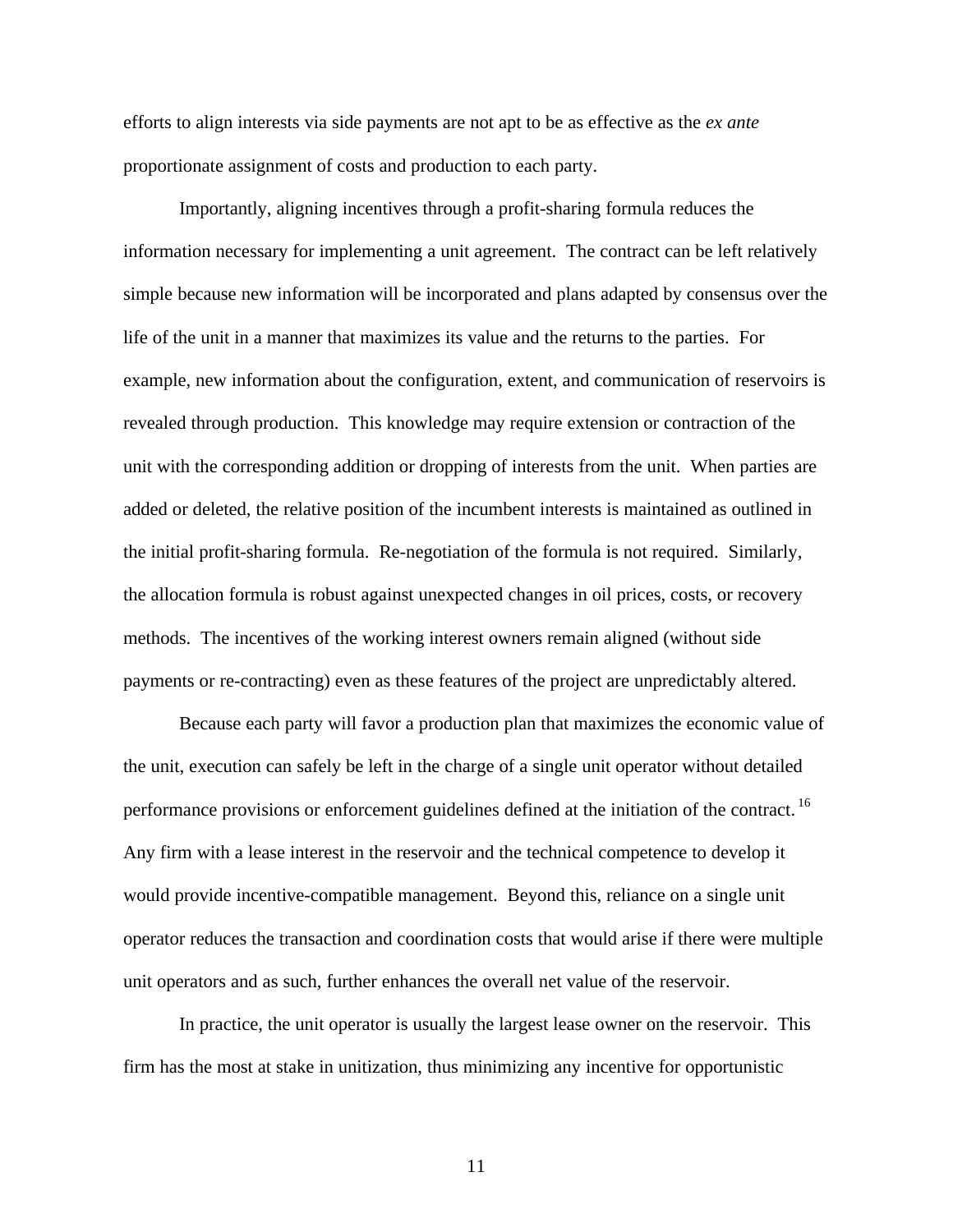behavior that would harm other interests. If discovered, this deception could lead to the break down of the unit. Supervision of the unit operator also is formally addressed in the Unit Operating Agreement with requirements for a governing board and votes on production and investment decisions. The governing board is composed of the other interests, and voting weight is defined by the profit-sharing formula, again granting those with the greatest stake in the unit the greatest role to play in production and investment decisions. Super-majority voting rules are described with the requirements increasing with the significance of the issue at hand. $17$ 

#### **III. Geologic/Information Problems and Alternative Unit Agreements.**

Despite the attractive attributes of a complete unit contract, not all unit agreements are written with these provisions. Disagreements during unit negotiations can impede acceptance of a sharing formula that aligns the incentives of the parties. An alternative, less effective contract can be the result. The negotiation of unit shares is burdened by uncertainty regarding the volume and value of the assets (leases) that each party brings to the unit. We are not concerned here with the possibility that negotiations may simply fail, leading to the alternative of competitive extraction. The potential for contractual failure has been examined elsewhere.<sup>18</sup> Rather, we consider the impact of certain provisions that lease owners commonly adopt in practice to avoid contractual failure, but which subsequently alter the fundamental structure of the unit in ways that can threaten its effectiveness.

Negotiating over unit shares amounts fundamentally to the trading of disparate assets among the working interest owners. Because the reservoir has distinct physical properties that are not uniformly distributed, the respective leases generally reflect assets that differ very much in kind, as well as quantity. Some lease owners may have mostly gas beneath their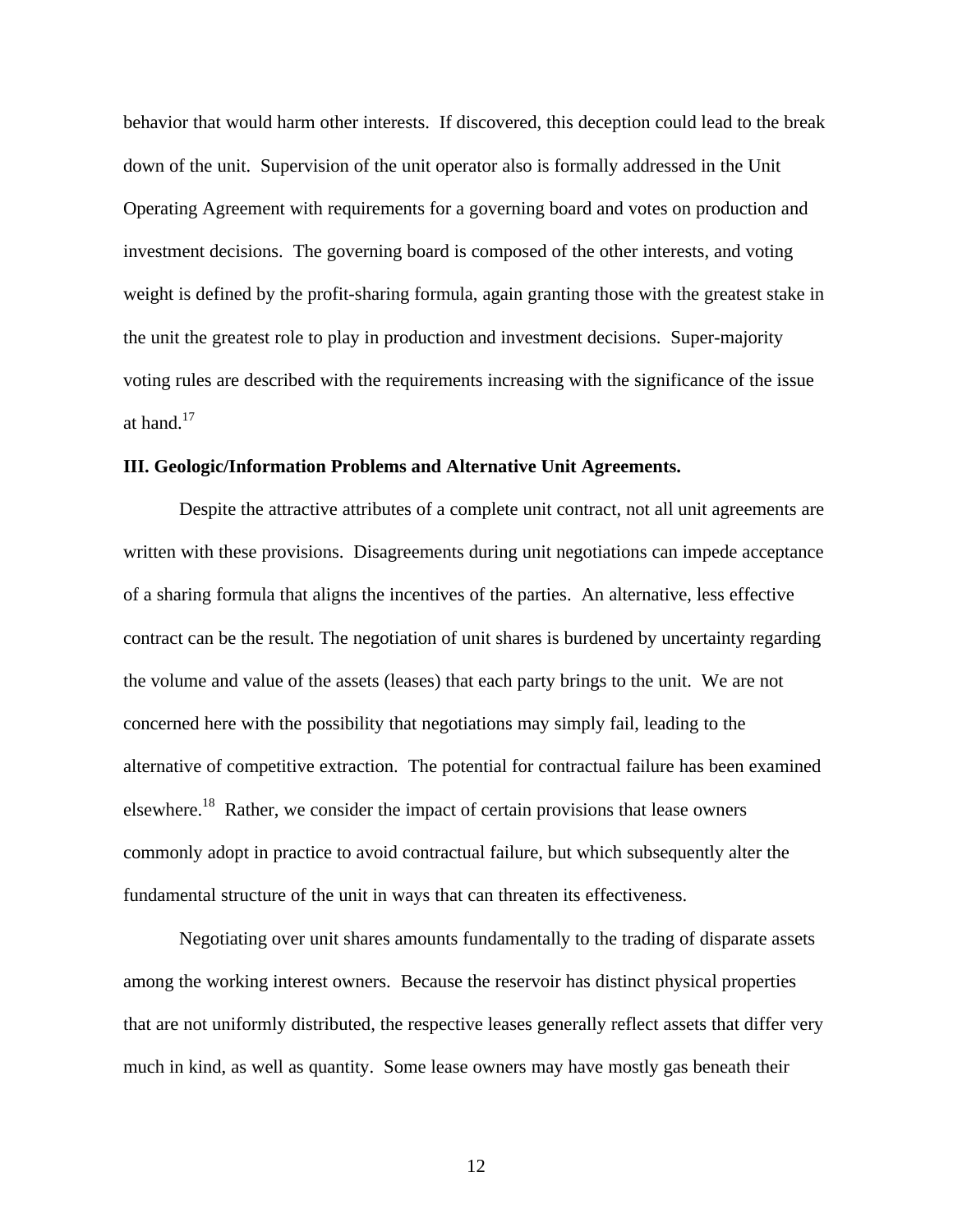leases while others have mostly oil. In order to completely unitize the reservoir, the two sides have to adopt (at least implicitly) agreed terms of trade by which an interest in gas is exchanged for a compensating interest oil. Similarly, certain parties may hold leases that provide natural sites for production wells (e.g., high on the formation) during primary production, while others may hold leases that are better candidates for water or gas injection (e.g., low on the formation) during secondary production. Again, it will be necessary for the parties to adopt terms of trade based on the lease locations and the potential for enhanced recovery efforts to supplement the natural reservoir drive

Through repeated negotiations, WIOs typically are capable of translating differences in quantity of resources into ownership shares in the unit. However, here we argue that differences in kind are more problematic. The basis for placing relative values on the oil and gas assets may not be obvious to the bargaining parties. Gas ownership presents a particular problem. The valuation of gas in the reservoir depends on whether it is assumed to be marketed, as opposed to being re-injected in support of enhanced oil recovery efforts. Due to limited transportability in some cases, the existence of any external market for the gas may be doubtful, especially in remote locations. To the extent that the imputed value of gas is speculative, WIOs may find it difficult to adopt any definite terms of trade of oil for gas and be unable to agree on any particular distribution of equity in the unit as a whole.

The difference in kind between gas and oil is not simply imagined. The volatility of short-term gas price movements exceeds that of oil, at least as reflected in futures market trading of the last several years. Indeed, in recent years natural gas has exhibited the highest volatility of any commodity traded on organized U.S. futures exchanges.<sup>19</sup> Not only are gas values more volatile, they do not always tend to parallel movements in the value of oil. For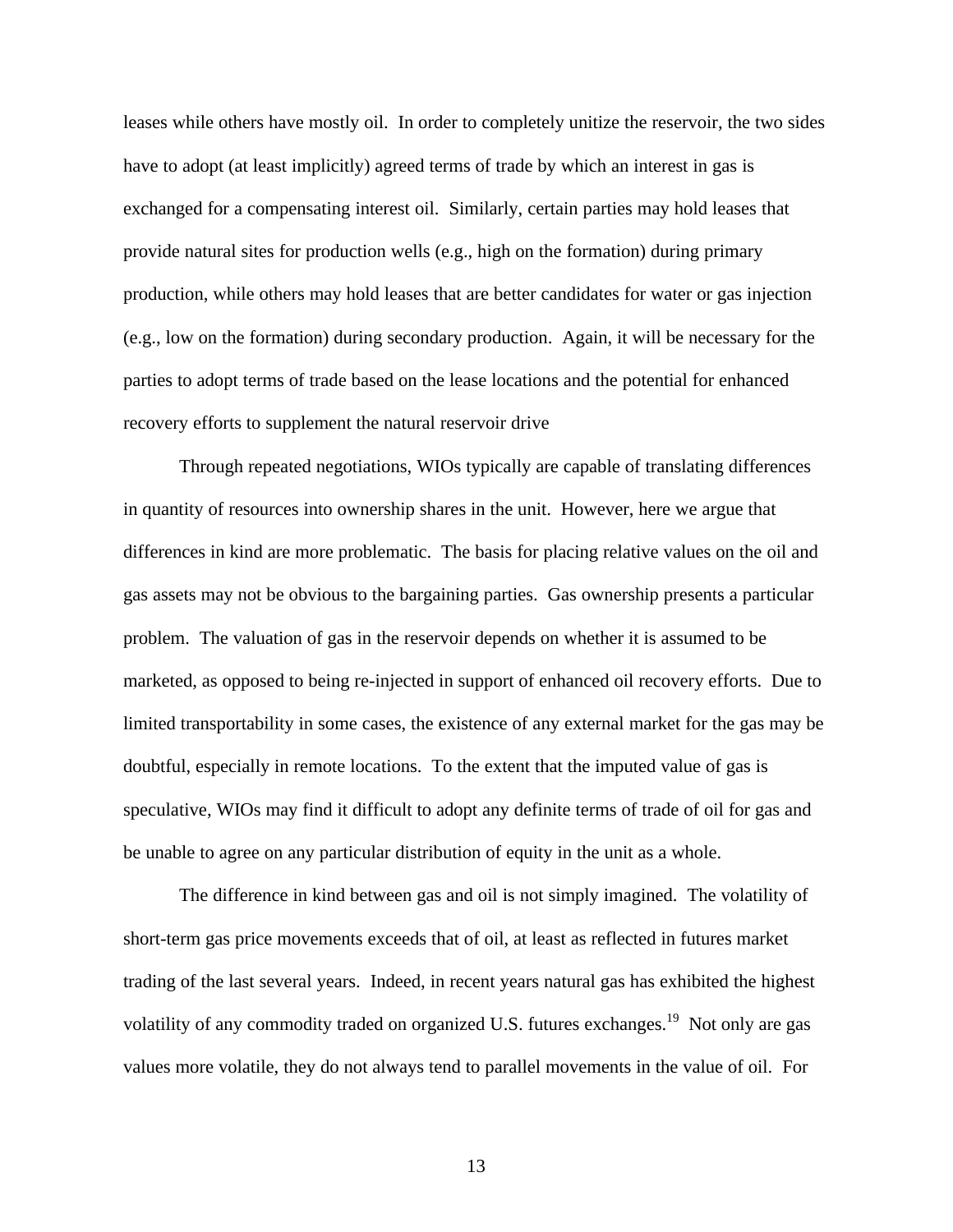example, the correlation between the real wellhead values of gas and oil produced in the U.S. during the past two years (monthly values) is only 38 percent.

Over the longer time spans relevant to the units included in our data base (which date between 1938 and 1992) there were other disparities between oil and gas prices. One was a lack of pipeline technology of the type needed to move large volumes of remote natural gas to major markets. This condition meant that many natural gas markets were local, whereas oil markets were national and international. Another was the effect of the Federal Power Commission's distortive regime of price controls that held natural gas prices below market value throughout most of the 1950s through 1970s. Consequently, gas markets developed differently, as Paul MacAvoy (1983, pp. 78-120) has noted, from most other raw-material and fuel markets. Until fairly recently, natural gas tended to be accumulated as an unwelcome byproduct in the search for oil, and to be sold at prices not much more than gathering costs.

Differences in valuing the contribution of leases during secondary versus primary recovery operations may pose similar difficulties for the working interest owners. The value of leases that are strategically important to secondary recovery efforts depends very much on the presumed effectiveness of enhanced recovery techniques. The performance of those techniques can vary significantly from reservoir to reservoir and can be substantiated only through actual testing. The relevant tests cannot be performed until the reservoir has been developed and depleted—several years perhaps after the unit has been in operation. Consequently, lease owners who hold a relatively large interest in primary production may be unwilling during equity negotiations to trade a portion of that asset away if the compensation is to take the form of an expanded interest in secondary recovery.

In sum, lack of information and differences in expectations may undermine the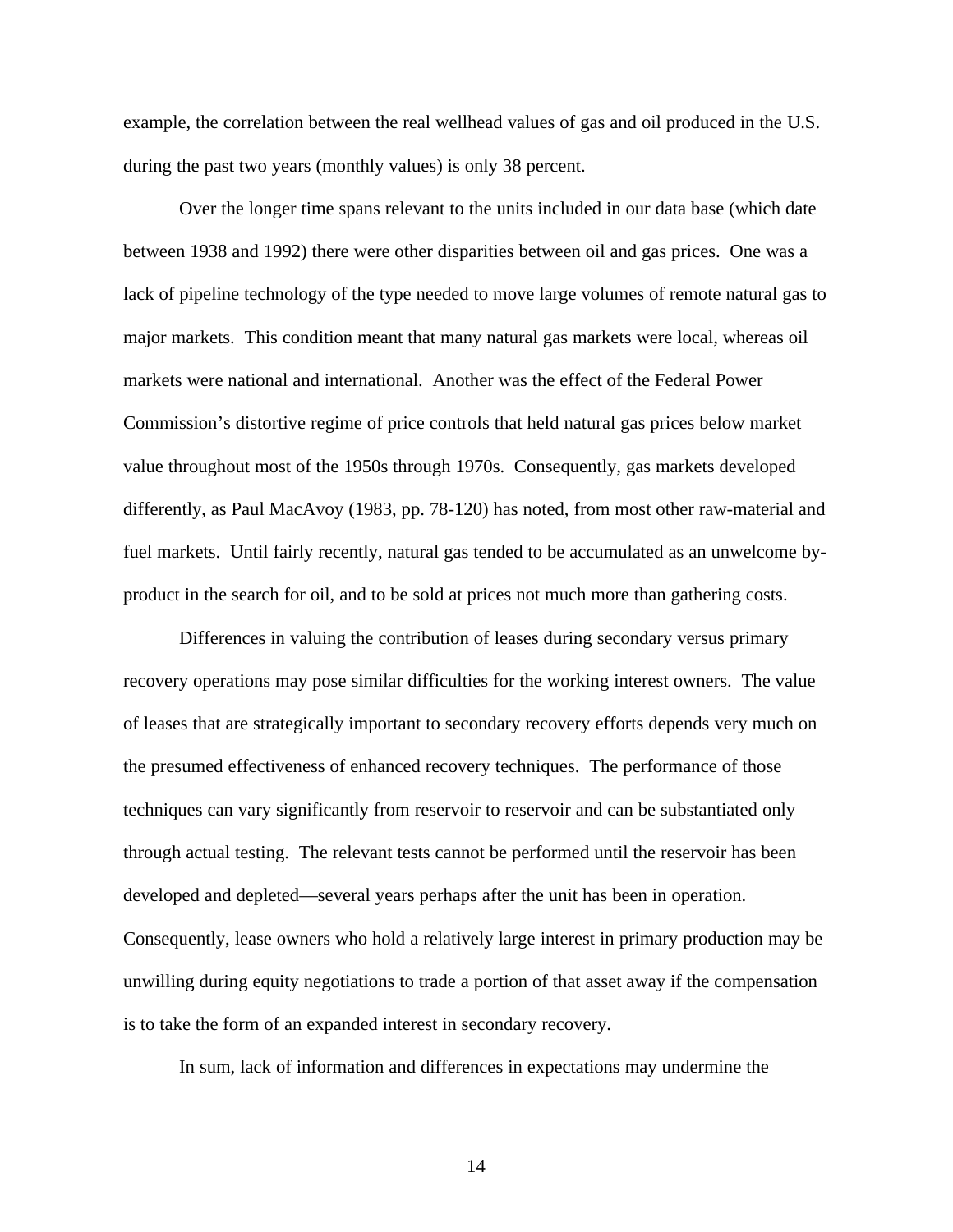working interest owners' ability to trade in assets that are different in kind or quantity and are highly uncertain in value. Such circumstances would impede the ability of the interests to write complete unit contracts. They are most likely to occur when there are very skewed holdings of oil and gas or when production involves both primary and secondary recovery.

In response, the working interest owners may elect to partition the unit in a way that isolates differences among tracts and permits them to be negotiated separately. The simplest example of this occurs when a reservoir is spatially partitioned into separate gas cap and oil rim participating areas (PAs), based on the preponderance of oil or gas in various parts of the reservoir.<sup>20</sup> Individual sharing formulas are then negotiated for each PA.

Under these arrangements, each working interest owner is assigned a distinct share in the operations of the participating area, rather than the unit as a whole. The party whose lease overlies a relatively large share of the oil, for example, is assigned a relatively large share of equity in the oil rim PA, and perhaps little or none of the equity in the gas cap PA. Alternatively, a reservoir may be partitioned across time, as when production efforts are divided into primary and secondary recovery phases, with each working interest owner accepting distinct interests in reservoir operations during each of the two phases. Both types of partition (dual PA and multi-phase recovery) are quite common in the industry because they reduce the costs of reaching initial agreement on the unit. But they may weaken the ability of the Unit Operating Agreement to align incentives and hence, maximize the economic value of the reservoir.

When the reservoir is partitioned along any dimension, a boundary is created that may incite competition for resources and for value. The existence of such partitions may render the unit incomplete and hence, create conflicts of interest that must be managed by the lease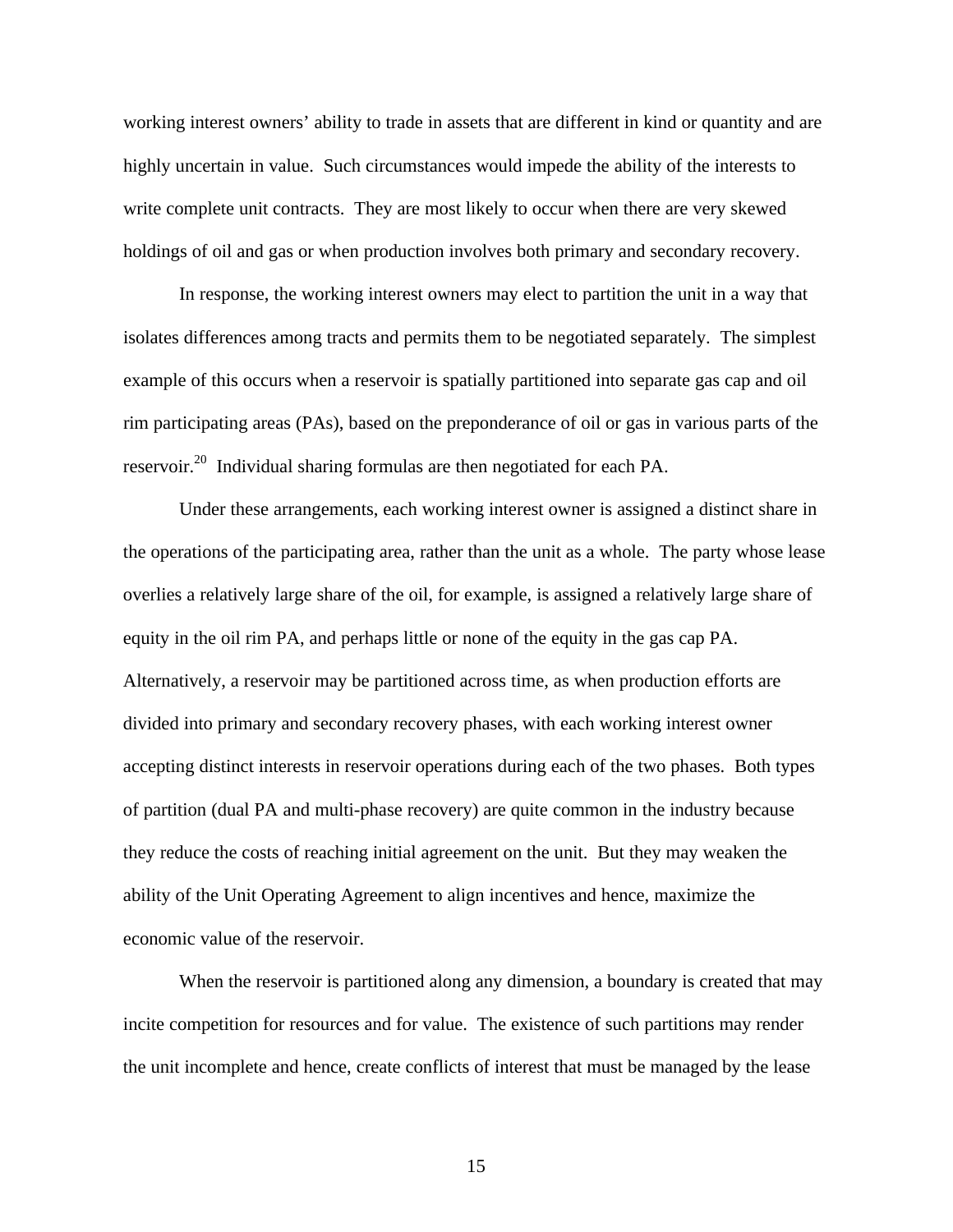owners in order to avoid inefficient, competitive development. We now turn to the two most common forms of partitioning, dual PA (gas cap and oil rim) units and multi-phase units to identify where the problems are most severe.

# Dual Participating Areas: Gas Cap vs. Oil Rim

Often, a reservoir will hold a large accumulation of oil with a distinct pocket of associated gas positioned at the very top of the formation. If individual lease holdings are distributed unevenly across the boundaries of such a reservoir, certain lease owners may have a disproportionately large share of the gas concentrated beneath their leases, while other owners hold leases that are predominantly associated with oil. If the parties are unable to reach agreement on the relative values of these two resources, they may chose to partition the unit into dual participating areas. In this case, each member accepts an equity interest in the oil rim production that is distinct from his interest in the gas cap production. All produced substances and costs are first allocated between the two participating areas and then assigned to individual lease owners on the basis of equity shares within the respective PAs. The problematic aspect is that, when considering a lease owner's combined stake in the unit as a whole, production and cost shares for any one member will not necessarily coincide.

Efficient unit-wide production requires that each member's share of the oil rim be the same as that member's share of the gas cap. Whenever a single reservoir is partitioned geographically into multiple participating areas, any deviation in equity shares across the partition will create conflict. For example, members holding greater shares in the oil rim than in the gas cap would favor actions that promote oil recovery at the expense of gas. This could, for example, include opportunistic support for projects to re-inject produced gas into the reservoir, as opposed to sending it to market. It could also include opposition to projects,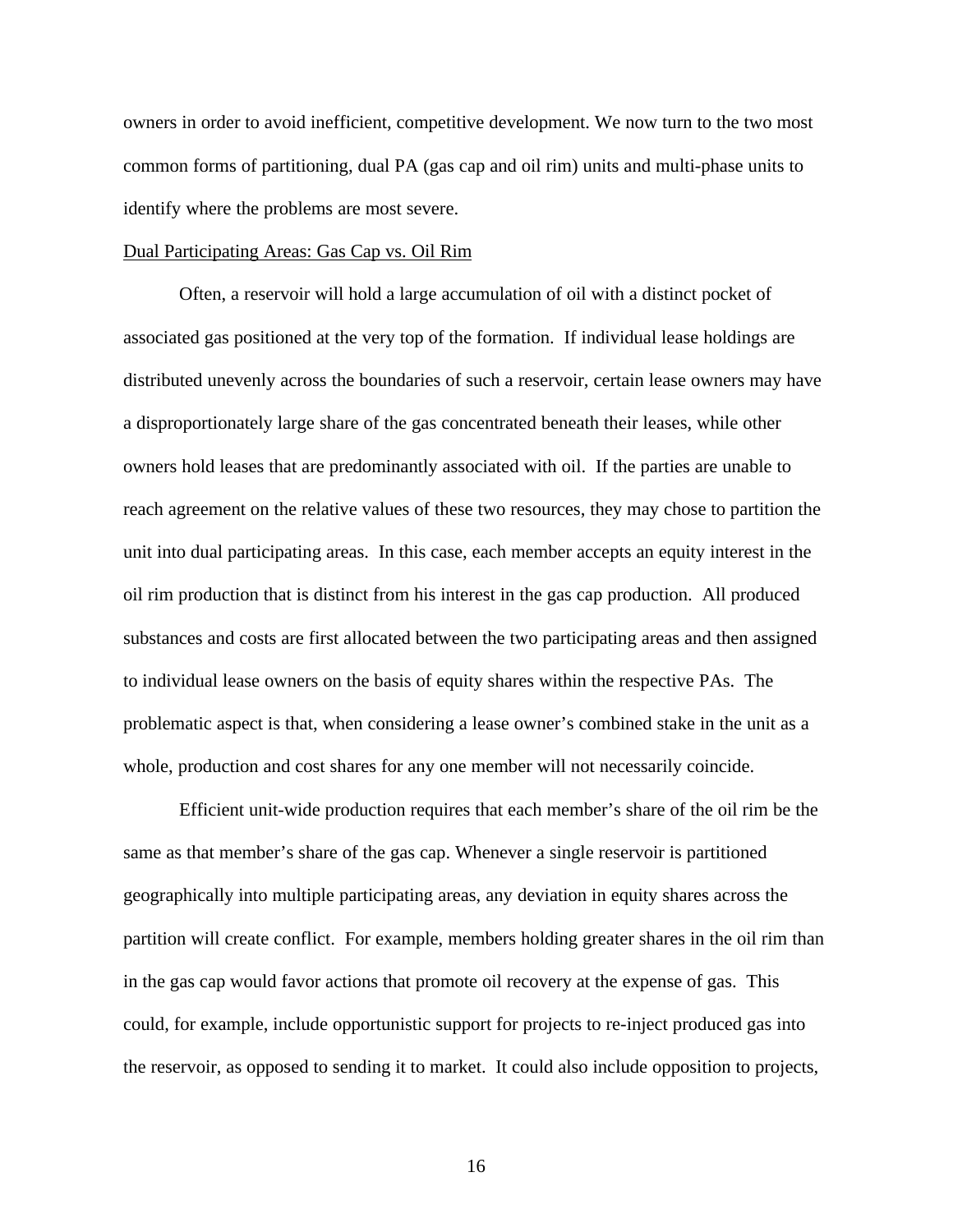like construction of gas treatment plants, designed to extract natural gas liquids to be mixed with oil for pipeline shipment. Similarly, gas owners could promote excessive natural gas production and early sales that would impair pressure maintenance in the reservoir and reduce the recovery of oil.

#### Multi-Phase Units: Primary vs. Secondary Production

In the case of multi-phase units, the reservoir partition corresponds to the transition between primary and secondary recovery efforts. A consensus on efficient extraction from the multi-phase unit requires that each owner hold a uniform share across phases. Otherwise, an owner who holds a relatively large interest in primary recovery would favor shifting a greater proportion of extractive effort into the primary phase—perhaps by obstructing efforts to initiate the transition to secondary recovery methods. Conversely, those members holding relatively large interests in secondary recovery would favor a shortening of the primary phase, or perhaps a less intensive primary recovery effort (e.g., wider well spacing).

In practice, each member's share typically differs across phases, depending on how each lease initially is expected to perform during primary and secondary production. Due to variations in geological conditions within the reservoir, the performance of any lease can vary significantly across phases.

Different allocations across phases raise the question of whether the members employ some alternative contract arrangements to mitigate the potential efficiency losses that would result from discord. The key provision in this regard appears to be an objective predetermination of the events that will trigger the transition from primary to secondary recovery. When a unit is originally formed, members agree that secondary recovery will be initiated when reservoir production or alternatively, the gas/oil ratio, reaches a certain level,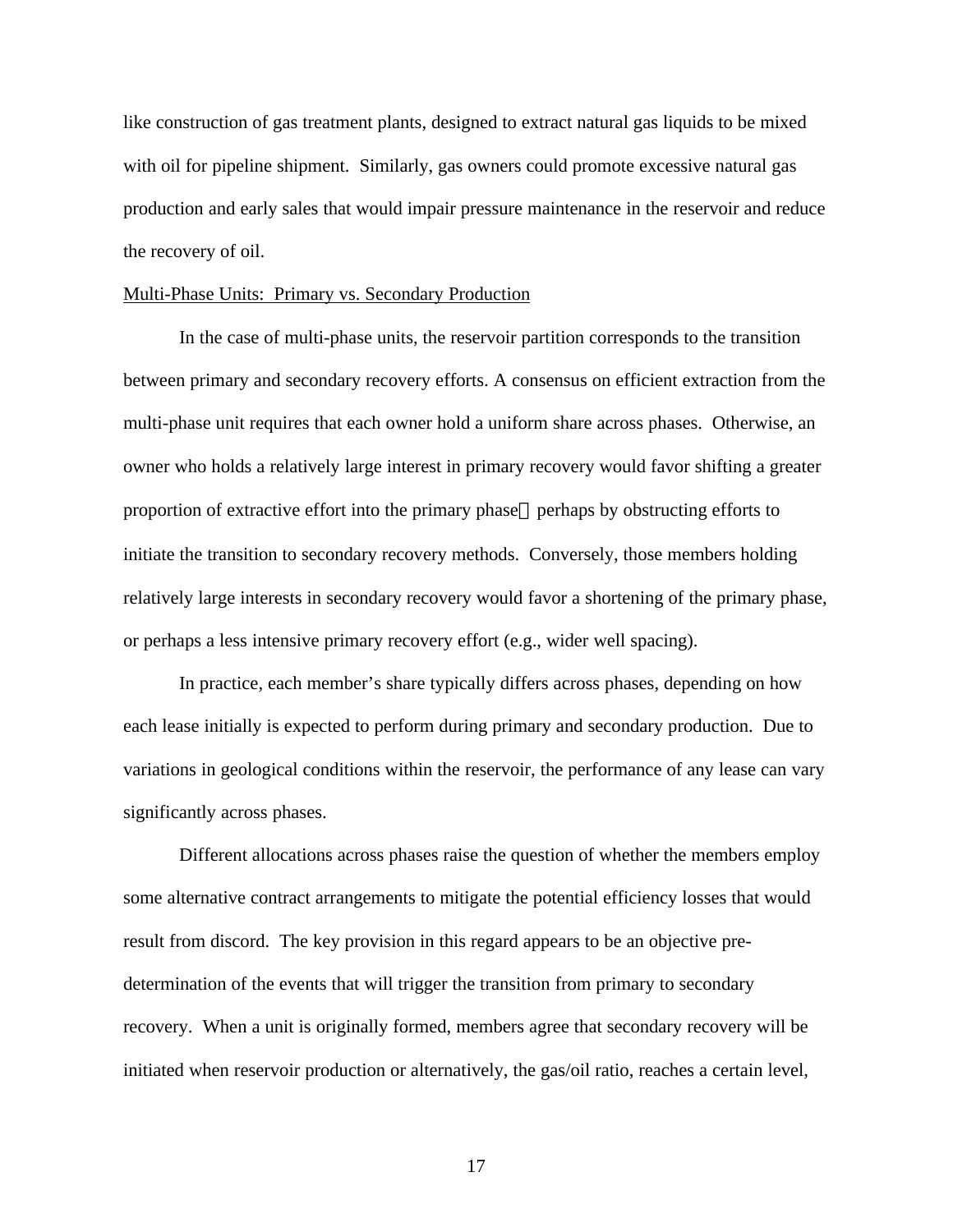signifying a critical level of exhaustion of the original oil resource. Gas production tends to rise, relative to oil, as the reservoir is depleted. The total production or gas/oil ratio triggers are objective and based upon mutually agreed engineering assessments. Moreover, the nature of the trigger tends to *automatically defeat* any subsequent efforts to opportunistically manipulate recovery efforts in either phase.

For example, the incentive of an owner with a relatively large share of secondary production to minimize primary production is tempered because such action would, under the agreed transition criterion, only extend the primary recovery period. As primary production is reduced, the anticipated rise in the gas/oil ratio is delayed, and this condition postpones the transition to secondary recovery. Thus, reliance on this type of fixed transition rule can be understood as a contractual device designed to restore (approximately) the incentive compatibility that would otherwise be destroyed by creation of the partition.<sup>21</sup> If the partition did not exist, there would be no need or value in pre-committing to a fixed transition rule. Through this contractual mechanism, the lease owners can align incentives for cooperative behavior through the productive life of the reservoir. Notice, however, that it is still imperative even with the trigger that within each recovery phase each member holds a single equity share. If not, disputes would persist regarding the optimal plan for recovery within the phase.

#### **IV. Empirical Analysis.**

# **A. Evidence from 60 Unit Operating Agreements**

Our examination of the structure of Unit Operating Agreements suggests that the following key features would tend to be observed in practice:

a). A complete Unit Operating Agreement will have a profit-sharing formula that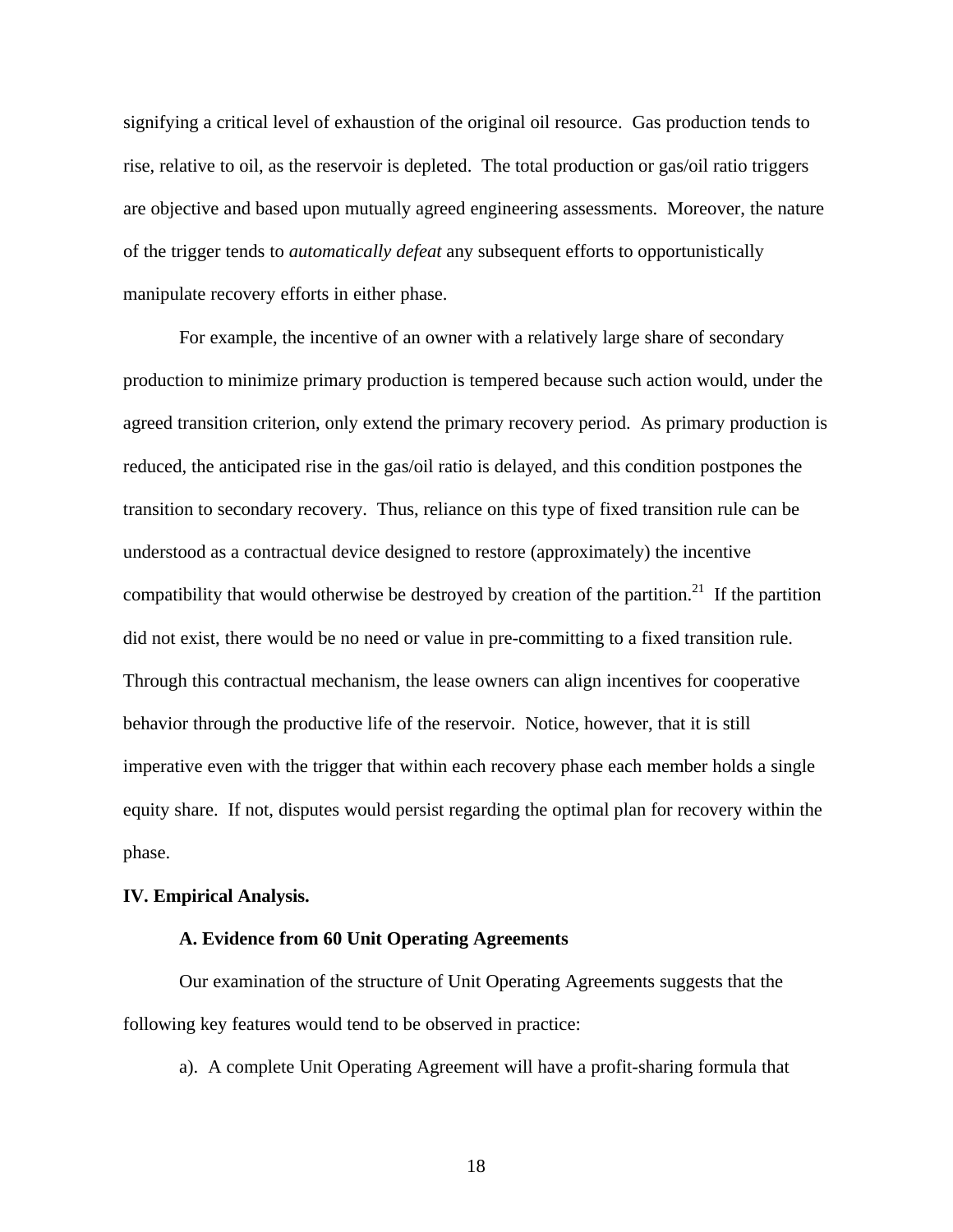assigns costs and production in an equal manner for each of the parties to the agreement.

b). The partitioning of a unit between production phases (multi-phase) and between oil rim and gas cap (dual PAs) potentially results in incomplete contracts. Proportionate cost and production shares for the unit as a whole are less likely to be observed in these units than in single-phase, single PA units.

c). Dual PA units will have different individual cost and production shares for the unit as a whole, and hence, be incomplete.

d) If multi-phase units have individual cost and production shares that are equal at any point in time, the use of a fixed transition rule from phase to phase will allow the unit contract to be complete.

e). Complete units will have routine production histories with little or no evidence of discord and rent dissipation.

f). Incomplete units will have discord among the operating interests and rent dissipation will be observed. Such behavior will be most pronounced for dual PA units.

The empirical investigation begins with an examination of 60 unit operating agreements from oil and gas reservoirs in Alaska, Alberta, Illinois, Louisiana, Oklahoma, New Mexico, Texas, and Wyoming. Unit Operating Agreements often are placed on file with the state regulatory agency, such as with the Oklahoma Corporation Commission. Other files were made available to us from company records. These operating agreements include many important reservoirs in the United States and Canada, and the reservoirs represented range from strictly oil or gas to both oil and gas and from relatively simple geological formations to more complex ones. Moreover, there is considerable variation in the number of parties involved in the units, from two working interests in the Cole Creek, Wyoming Unit to 113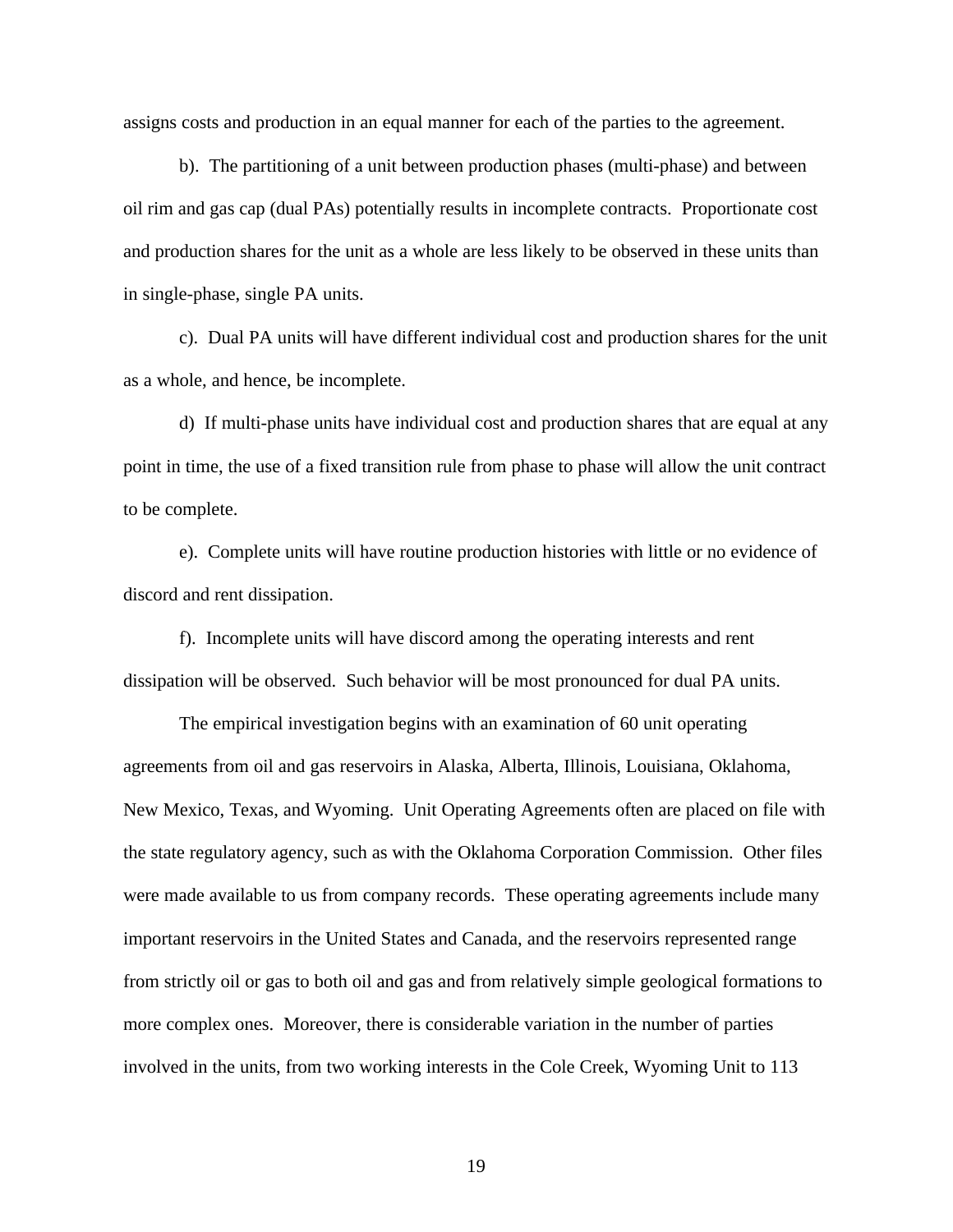working interest owners in the Empire Abo, New Mexico Unit.<sup>22</sup> The unit operating agreements span a wide time range, including the July 3, 1934 Fourbear, Wyoming Unit and more recent units, such as the May 1, 1992 Rocky Ford Upper Mannville F Pool Oil Unit, Alberta. Hence, we believe that the empirical record from this diverse sample of operating agreements is reflective of the general pattern of unitization contracting.

Other studies indicate that regulatory environments across states, including that of the federal government, affect the incidence of unit agreements. Further, the size of company holdings and whether or not companies are repeat contractors across many reservoirs influence their willingness to agree to unitization.<sup>23</sup> Our examination focuses on a different question. Once parties write a unitization contract, will that contract have the characteristics that are necessary to successfully align incentives, and how do geological/informational issues affect the parties' ability to write such contracts?

## Table 1 here

Table 1 summarizes key aspects of the unit operating agreements: whether and how each reservoir has been partitioned, whether members' cost and production shares are equalized at each point in time, and whether (in the case of multi-phase units) a trigger was adopted *ex ante* to balance and control the transition from primary to secondary recovery. As shown in the table, 78 percent (47 of 60) of the Unit Operating Agreements include the provisions that we have identified as being essential for incentive compatibility in a unitization agreement. This finding underscores the importance of aligning the interests of the parties behind a production plan that maximizes the value of the reservoir over the life of the contract. At the same time, 22 percent of the sample do not have the characteristics required to ensure incentive compatibility throughout the life of the unit. We now turn to a closer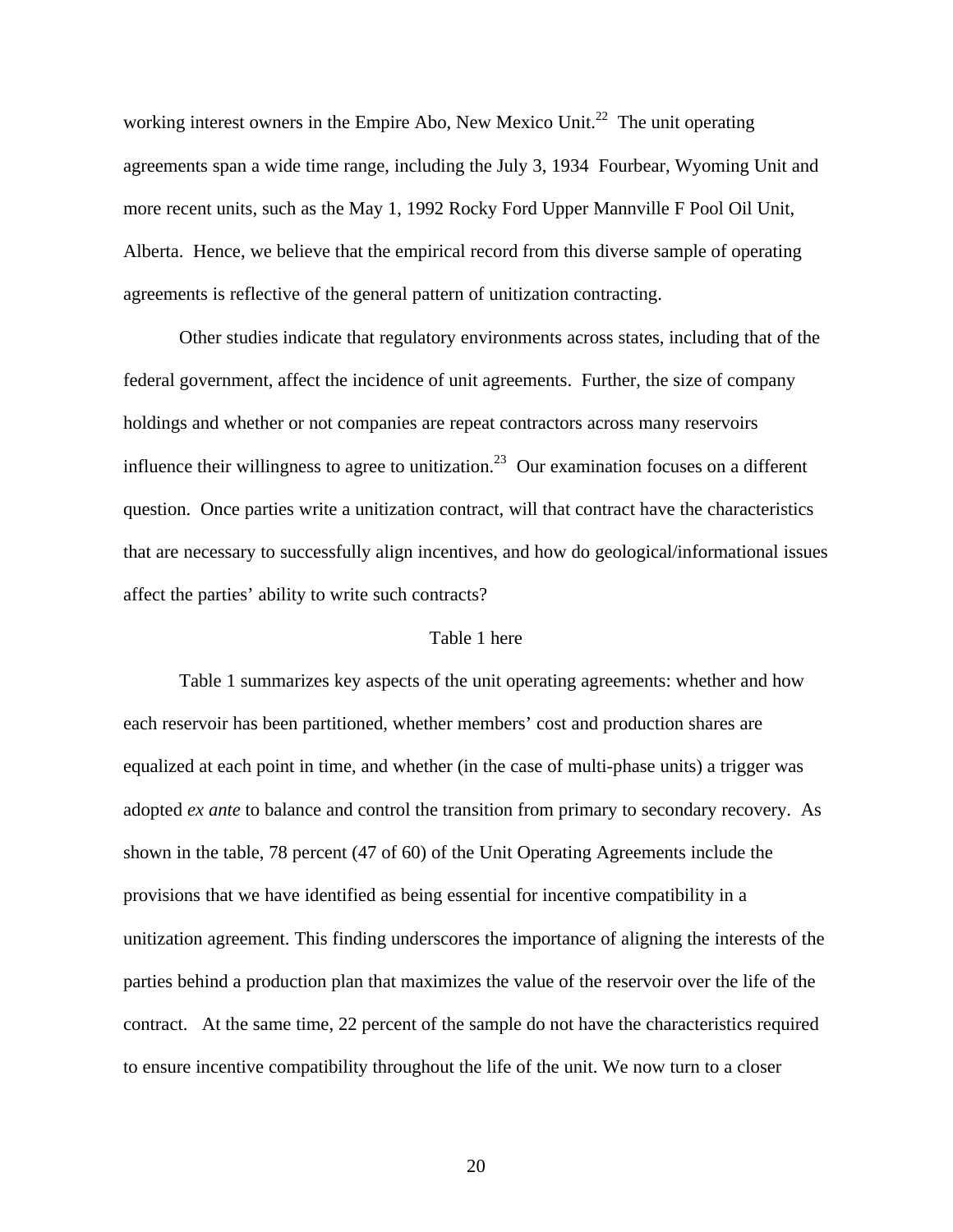examination of the individual units to see if the potential bargaining problems associated with formation of the various types of units help explain the observed contracting patterns.

In Table 1, 27 of the 60 cases (45 percent) represent simple, unpartitioned units. Of the 33 partitioned units, 19 are multi-phase units and 11 are dual PA units. In addition, 3 units are hybrids, being partitioned into multiple production phases and separate gas/oil participating areas. We see signficant differences between these categories.

First, among the group of unpartitioned units, all 27 cases satisfy the equal shares criterion for incentive compatibility. In each of these cases, where the geological formation and development concepts were straightforward enough to allow the owners to pool and trade all assets within a single category, the theoretical prescription of equal cost and production shares throughout the unit was followed invariably.

The 19 multi-phase units also satisfy the equal shares criterion during each production phase. By design, these units were structured to permit variation in the owners' shares between phases, and in all but one case the units include an *ex ante* trigger to balance and control the transition between phases.<sup>24</sup> Of the 11 dual PA units, however, only one case satisfies the equal shares criterion. These units represent reservoirs where the positioning of individual lease holdings was skewed enough to produce an unbalanced distribution of oil and gas among owners, and where the marketability of oil and gas resources differed so much in kind that the owners could not establish common terms of trade. Only in these conditions would we expect the difficulties in bargaining over initial shares to loom so large that the owners would adopt a contractual framework that actually jeopardizes the incentive compatibility of the agreement. $^{25}$ 

We have finally the 3 hybrid cases that involve both spatial and temporal partitions of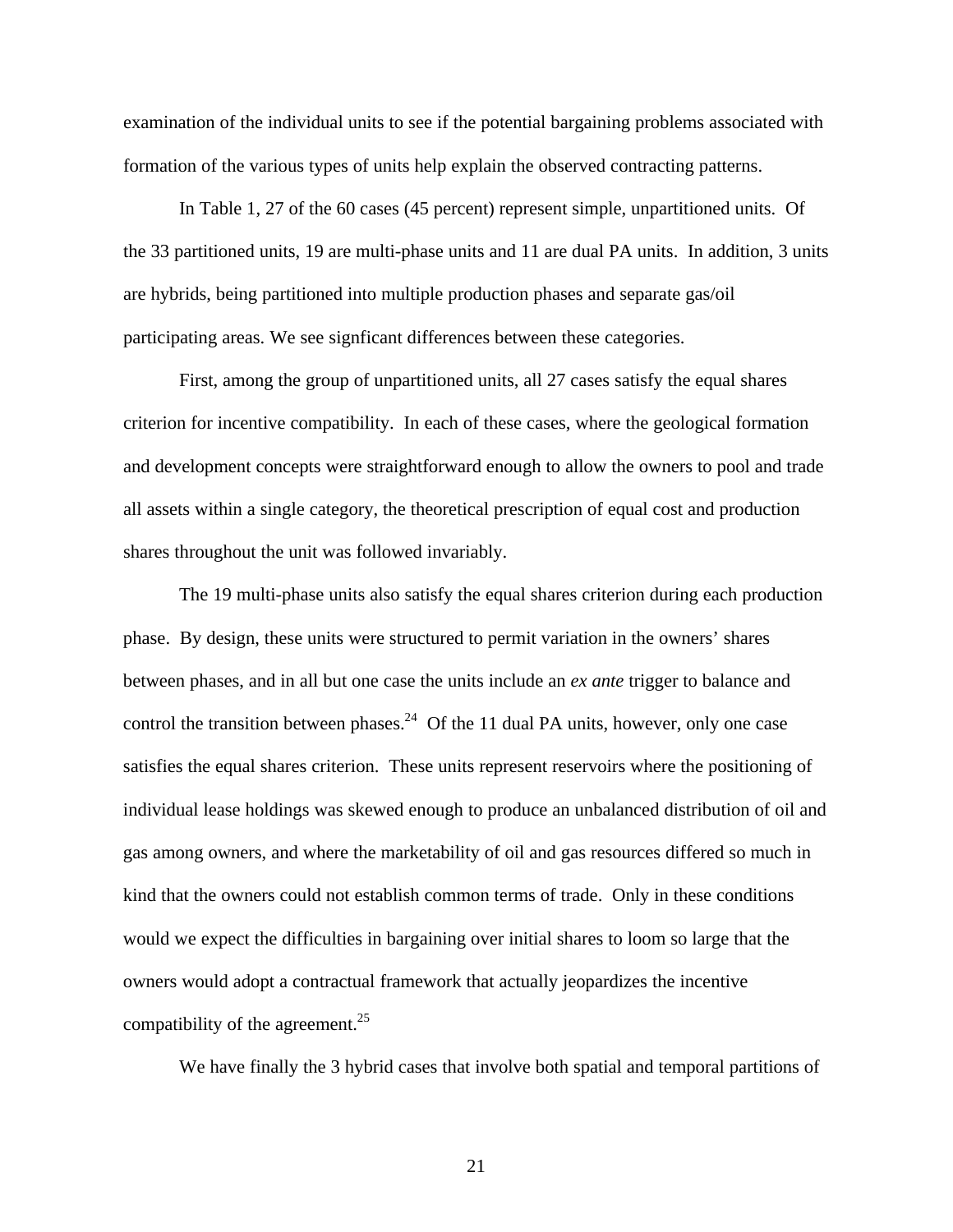the unit. These units incorporate contractual features from both types: they all include *ex ante* triggers to balance and control the transition between primary and secondary recovery phases, but also they all involve skewed and disparate gas and oil holdings that the owners were unable to pool among themselves. These hybrid units do not have the requisite sharing requirements for incentive compatibility, and hence, closely resemble the dual PA units in our sample. $^{26}$ 

Why would the parties write a contract with provisions that create potential conflicts of interest? Previous research on unitization contracting has shown how difficult it is to reach agreement in general to unitize oil fields. Wiggins and Libecap (1985) showed that negotiations took from four to nine years in the seven units they examined. Further, in five of those seven, only partial units were formed because not all parties could agree on the sharing formula. This general contracting problem explains why unitization overall is less common in the United States than one would expect, considering only the benefits of agreement and not the corresponding negotiating costs. The evidence presented here reveals more precisely the kinds of problems that oil and gas firms face in negotiating unit contracts.

The analytical framework suggests that negotiating parties will have greatest difficulty reaching agreement on lease values and, hence, unit shares when holdings of oil and gas are highly skewed. Thus, we observe units partitioned into dual participating areas when firms have concentrated holdings of oil or gas. To illustrate we outline the owners' shares in the oil rim and gas cap PAs in the Prudhoe Bay Unit of Alaska in Table 2.

## Table 2 here

When ownership across firms is concentrated in oil or gas, formation of a complete unit will require that large volumes of oil be traded for gas among firms. It is hard to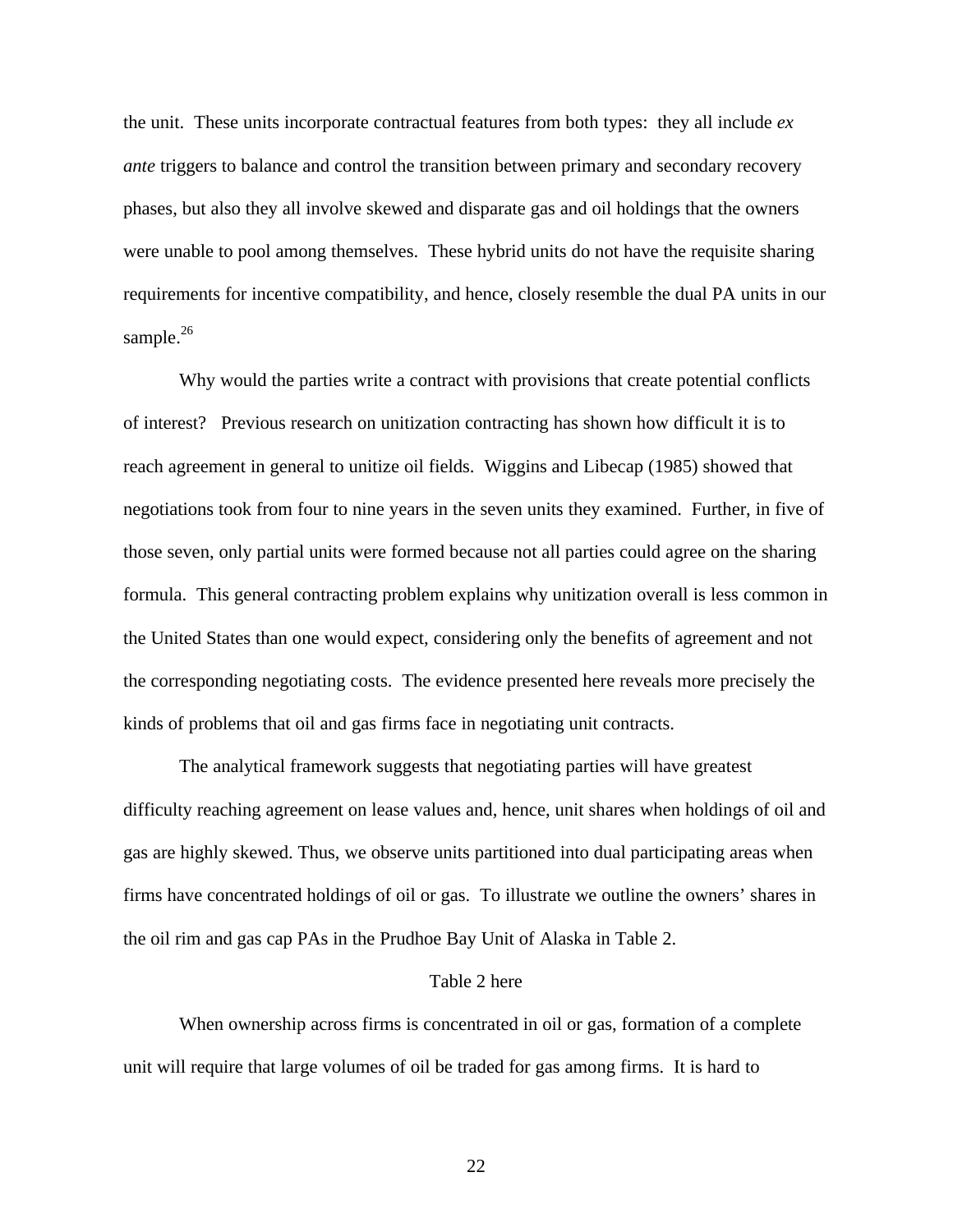negotiate that trade if there is uncertainty about the value of gas production. Uncertainty in valuing skewed holdings in gas and oil leads to bargaining disputes in arriving on a single share formula. As a fall back, firms can more easily agree on the valuation of their holdings within more homogeneous sections of the reservoir. The result, however, is the creation of dual participating areas with distinct share formulas. Although such units agreements are not complete, the parties may chose those contracts over the alternative of no unit agreement.

The reason that multiple phases appear not to be a serious obstacle to negotiating share formulas is that the firms are dealing primarily with differences in quantity (between primary and secondary production) not kind (oil and gas). Accordingly, there is less uncertainty involved in estimating and agreeing to the value of unit shares within each phase, especially when phases are inaugurated by a pre-set and uncontroversial trigger. The parties have another important incentive to agree to collective action beyond solving the common-pool problem. Absent a unit to coordinate injection and production, effective reservoir-wide secondary recovery typically is not possible, and the economic life of the reservoir will be drastically shortened.

Another contributing factor to contracting success in multi-phase versus dual PA units could be that individual share differences across phases typically are *smaller* than differences across oil and gas holdings in gas cap reservoirs. We hypothesize that when firms have similar shares across partitions it will be easier for them to reach agreement on a unit-wide profit sharing formula. The reasoning is that they will have less at stake in moving from one partition (participating area or phase) to another and hence, be more flexible in unit negotiations.

To empirically examine this issue, we calculated the absolute difference in each firm's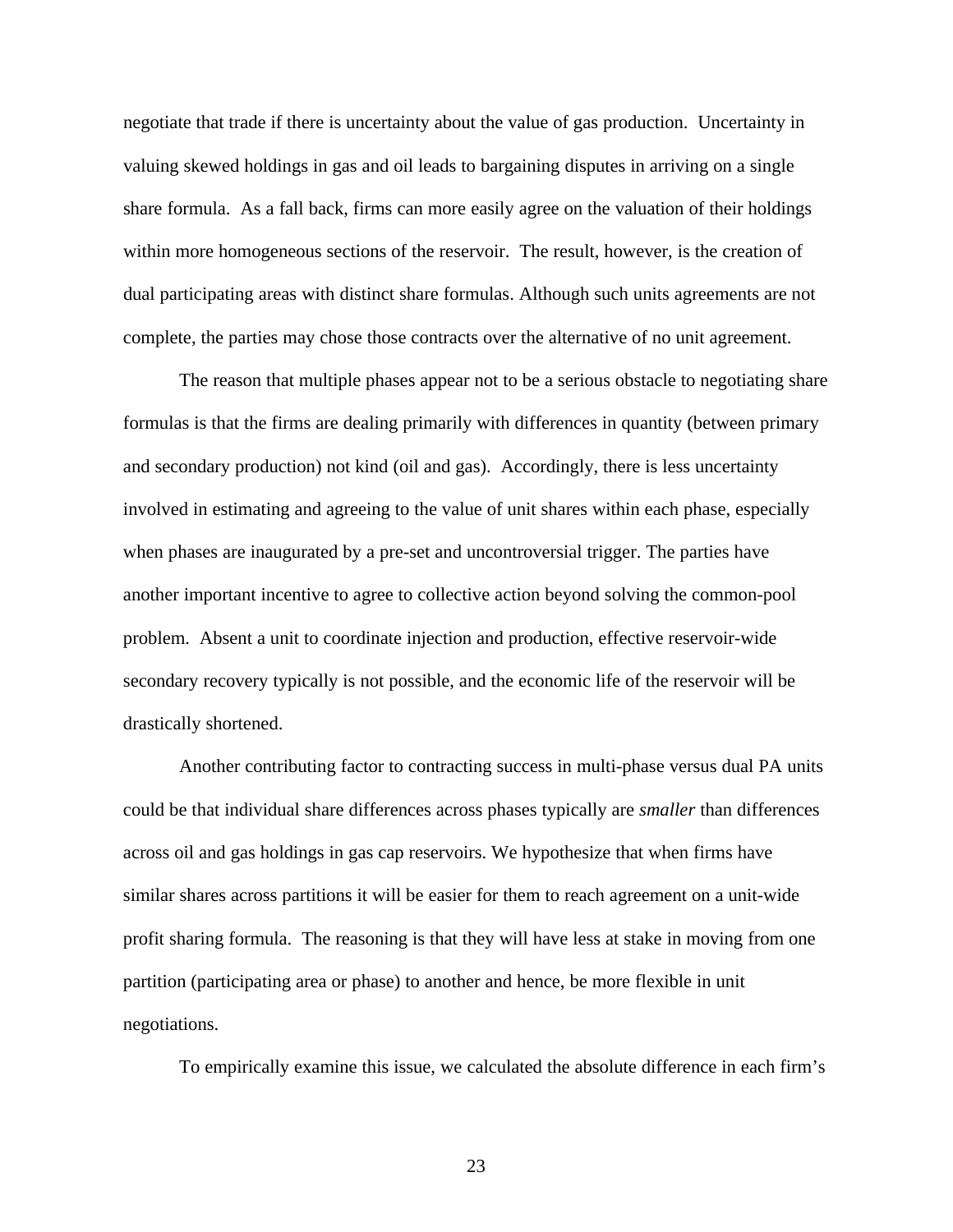share across partitions in dual oil and gas PAs and multi-phase units. We have data on individual firm shares in each phase or participating area, as relevant, for nine dual PA units and for five multi-phase units.<sup>27</sup> The mean of the absolute share differences is 1.04 percentage points (S.D. 1.75) for 129 firms in the five multi-phase units and over three times greater at 3.41 percentage points (S.D. 9.60) for 157 firms in the nine dual PA units. A t-test of the difference in the means allows for rejection of the hypothesis that the means are the same.<sup>28</sup> Differences in the productive value of leases within the unit across phases are smaller than are the differences due to the geological concentration of oil and gas deposits when there are gas caps.

## **B. The Case of Prudhoe Bay.**

If we are correct that equal individual cost and production shares effectively align incentives, then units with those characteristics should have comparatively routine, noncontroversial production histories. Tests of this claim are difficult to perform because of the limited data available. Disputes within private unit operating agreements generally are resolved through mediation with no public record. Only the most hotly contested agreements will involve litigation and/or appeals to state regulatory agencies.

Our search of court cases involving the units included in Table 1 provides a lengthy record for the Prudhoe Bay Unit (PBU) in Alaska.<sup>29</sup> Examination of regulatory records at the Texas Railroad Commission and the Oklahoma Corporation Commission provides little indication of protracted conflict among the working interests within other units in these two states. By contrast, the public records of the Alaska Oil and Gas Conservation Commission (AOGCC) clearly show that the Prudhoe Bay Unit Operating Agreement has had a history of intense and costly disputes among the working interests.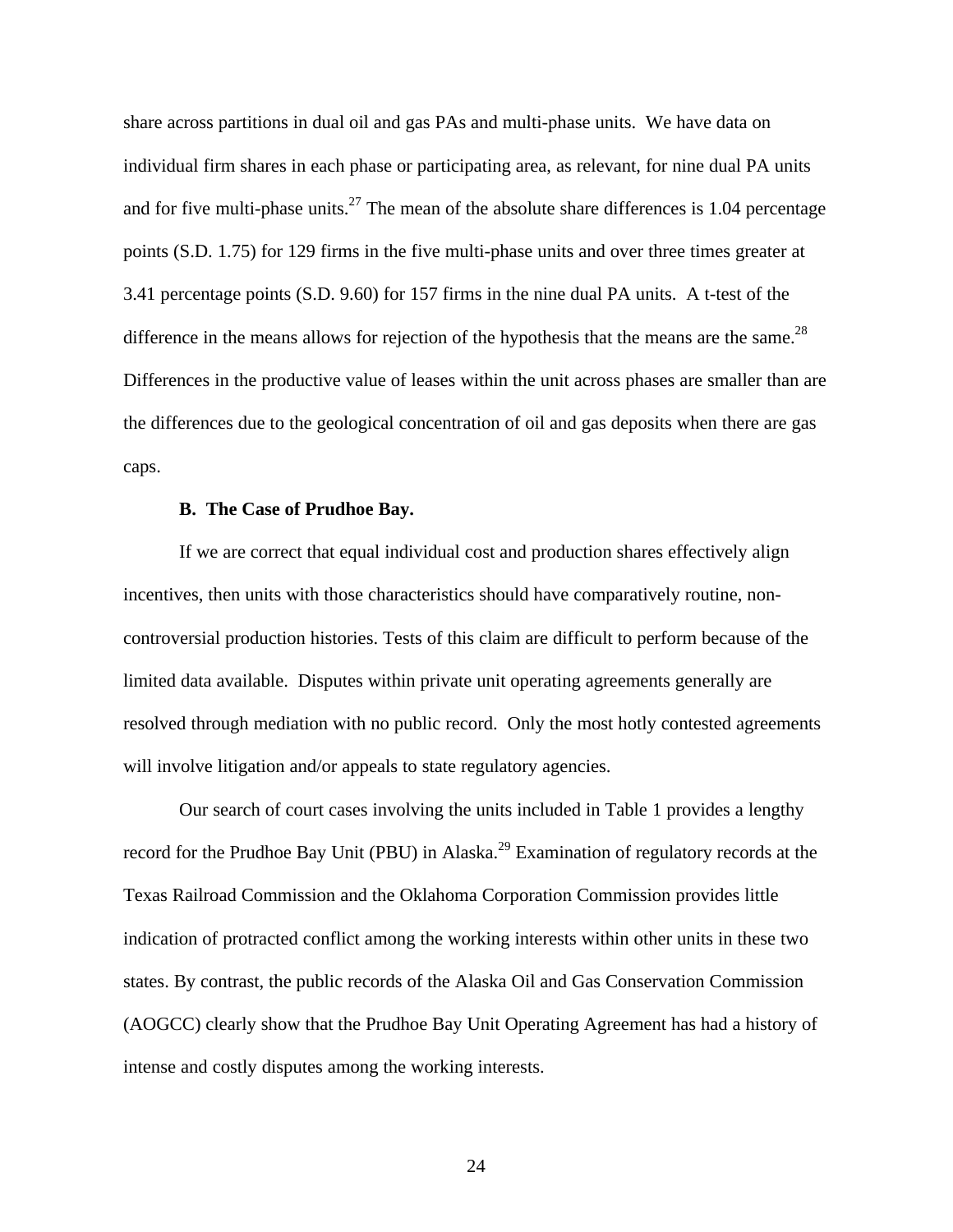The Prudhoe Bay field was discovered in early 1968. Unit negotiations began in 1969, and the first unit agreement was not completed until  $1977$ <sup>30</sup> It has been revised several times since then.<sup>31</sup> One serious problem facing the negotiators was how to value the natural gas in the gas cap, where ARCO and Exxon's leases happened to be clustered. Most of the oil was located in a zone below the gas cap, in a region referred to as the oil rim where BP's leases were concentrated. Given the remote position of the field and the absence of a natural gas pipeline, it was not clear whether gas would be sold in large amounts or kept in the reservoir to maintain natural subsurface pressure to assist in oil extraction.

Since the economic value of the gas resources was highly speculative, the parties sought in vain for a formula that would allocate to each party a fixed share of all hydrocarbons produced from the reservoir.<sup>32</sup> After eight years of bargaining, an agreement was reached among the lease owners that designated two separate participating areas within the reservoir: each lease owner was allocated a fixed share of oil rim production and costs and a separate and numerically *different* share of gas cap production and costs. As Table 2 shows BP, for example, was allocated 51 percent of production from the oil rim, but only 14 percent of production from the gas cap.  $33$ 

Under this arrangement, gas cap owners became residual claimants to gas cap profits and oil rim owners became residual claimants to oil rim profits. None of the parties was made a residual claimant to the unit-wide profits. The formation of dual, competing participating areas within the single reservoir brought conflicts of interest, opportunistic behavior, and an intense battle over how the reservoir would be developed.

At the heart of the conflicts has been the inevitable competition between gas and oil lease owners. From the outset, the lease owners have been aware that the sale and removal of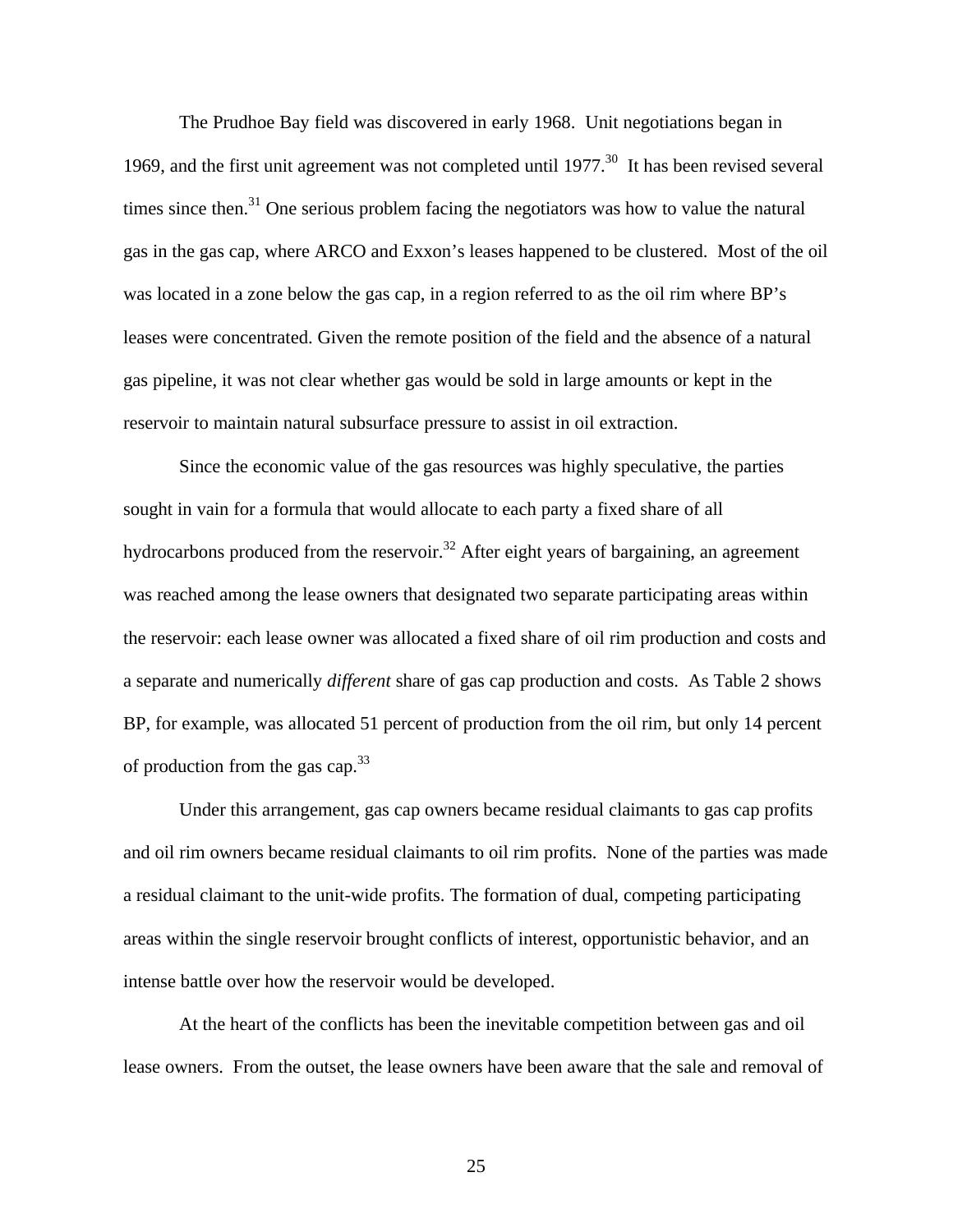gas from the reservoir would impair ultimate recovery of oil because of the consequent loss of reservoir pressure. That cost falls disproportionately on BP (as majority owner of the oil rim). On the other hand, any gas re-injection program designed to maintain reservoir pressure or otherwise enhance the recovery of oil has the potential to divert marketable gas that could perhaps be sold elsewhere, and this burden falls disproportionately on ARCO and Exxon. These two companies have favored processing the gas that was produced in association with oil to extract as much natural gas liquids (NGL) as could be blended with oil for shipment and sale down the Trans-Alaska Pipeline. BP has favored processing the gas to produce miscible injectant (MI), which could be re-injected into the reservoir to enhance the recovery of remaining oil. $34$ 

The ensuing competition among the respective firms illustrates the costs incurred when interests are not aligned. For example, on February 9, 1995 ARCO (acting as operator of facilities in the eastern region of the reservoir) unilaterally increased the production of NGLs for shipment down the pipeline. To offset ARCO's initiative, BP (acting as operator of facilities in the western region of the reservoir) unilaterally restricted the volume of NGLs that it blended with the stream of crude oil entering the pipeline, thereby leaving the total shipment of NGLs from the Prudhoe Bay Unit unchanged. In retaliation, ARCO then increased its own blending of NGLs into the crude oil stream, but BP again took offsetting action. In addition, BP filed a claim in the Alaska Superior Court that would permit the company to take its share of reservoir production in kind, thereby preventing ARCO from using that oil as a vehicle for increased blending of NGLs. BP also filed a request with the Alaska Public Utilities Commission for permission to construct a new pipeline within the reservoir to segregate and convey its share of the oil for shipment off the Unit, prior to any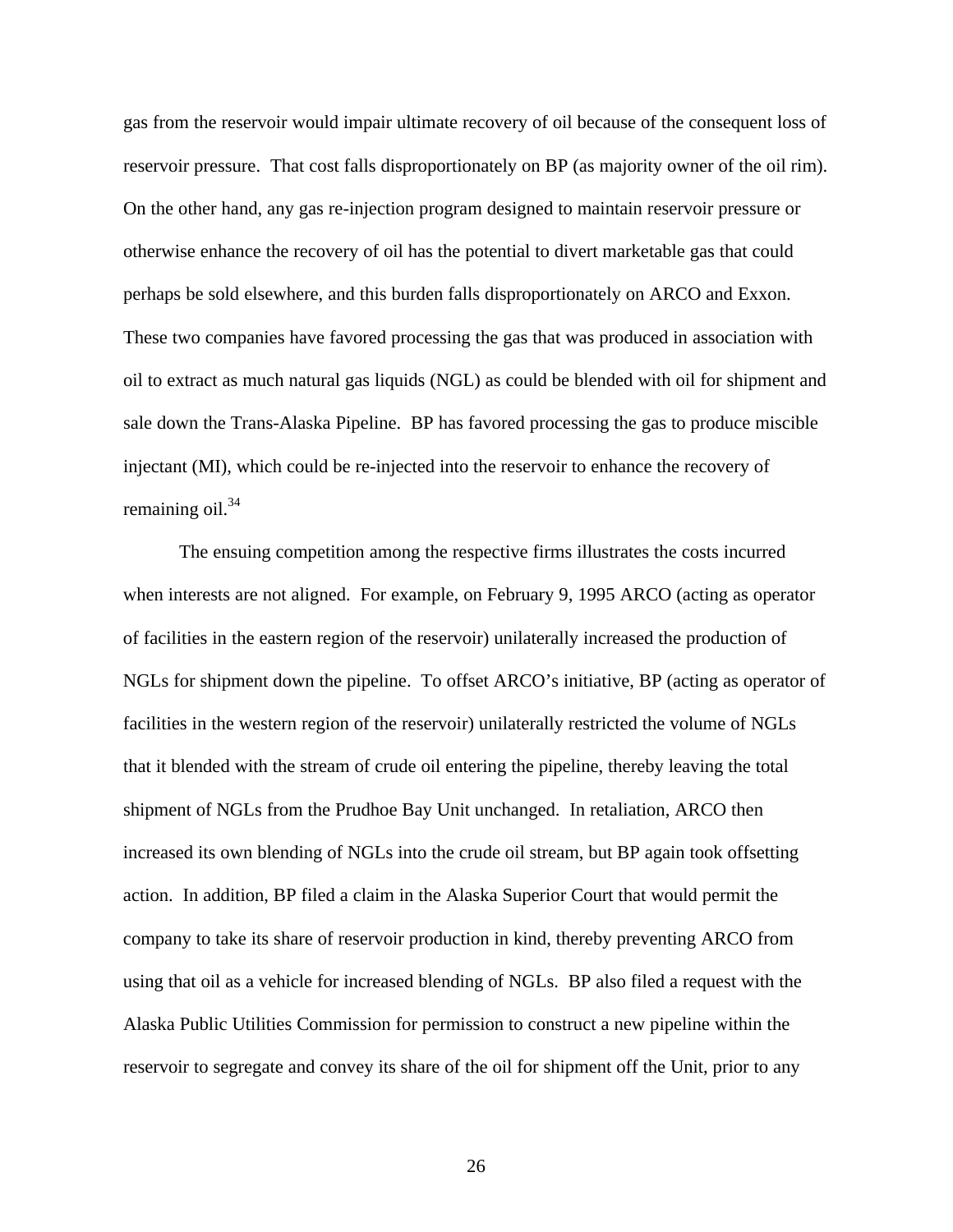further blending of NGLs. The pipeline was not necessary to develop the unit, only to protect BP's interests.<sup>35</sup>

It is obvious that none of these actions was designed to increase the economic value of the PBU as a whole; indeed, these actions by the various parties in their own private interest have served to dissipate the rents of the unit. It was not the depletion of reserves that set Prudhoe crude oil production into decline in 1988. Rather the turning point in the life of the reservoir was caused by lack of agreement on who would pay for facilities to handle the growing fraction of gas that was produced in association with oil as the reservoir matured.<sup>36</sup>

Although the parties have disagreed publicly about the ultimate cost of the contested plan to sell rather than re-inject the produced NGL, the potential impact is apparently significant. By BP's estimate, maximum re-injection of the gas would boost ultimate recovery of liquid hydrocarbons by some 150-200 million barrels. In BP's view, ARCO's proposal to divert a portion of the injected gas for sale as NGL would decrease ultimate recovery by 60-80 million barrels.<sup>37</sup> To put these numbers in perspective, consider that any single oil reservoir with as much as 100 million barrels of recoverable reserves is considered a "giant" relative to the size distribution of all U.S. oil and gas reservoirs.<sup>38</sup>

## **V. Concluding Remarks.**

In this paper we have extended the theory and empirical analysis of unitization agreements that address common-pool losses in oil and gas production. We have isolated the key elements of the Unit Operating Agreement that are necessary to align incentives among the working interests in order to maximize the economic value of the reservoir. We also identified the geological/informational conditions that could impede agreement on complete unit contracts and lead instead to the writing of different contracts where production and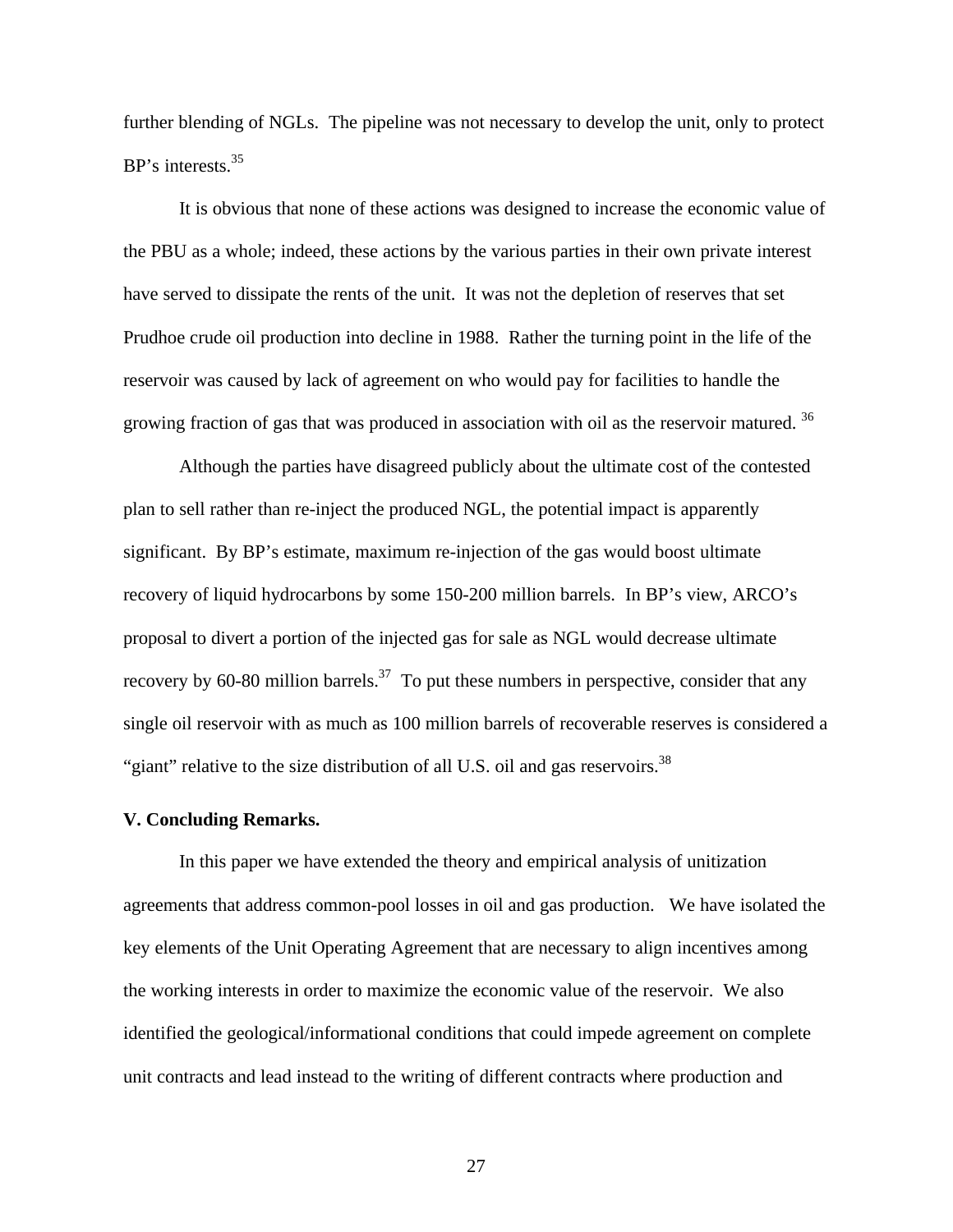investment incentives would differ among firms. Such differences would lead potentially to conflicts and behavior that dissipated reservoir rents. Evidence from 60 unit operating agreements has been used to examine implications of the theoretical framework. Additionally, the case study of the Prudhoe Bay Unit illustrates the discord and waste that occurs when the interests of the parties are not aligned.

The analysis highlights the importance of achieving incentive compatibility in drafting unit contracts and the corresponding self-enforcement of cooperative group behavior such contracts can bring. Agreeing upon a profit-sharing formula that binds the interests of the parties over the long term, however, is not always possible. This condition appears to be particularly evident when holdings on the reservoir are heterogeneous with respect to kind when some parties own primarily oil and others primarily gas. Disagreement on the terms of exchange of gas for oil typically result in the partitioning of the reservoir into distinct and competing participating areas with separate production and cost allocation formulas. In effect, the parties become separate groups of share holders in segments of the same oil and gas reservoir. The potential for wasteful competition is clear.

Firms write unit contracts with dual PAs when there are very skewed holdings of oil and gas within a reservoir and when agreement on a single participating area and profitsharing formula is not forthcoming. State regulatory agencies then are faced with a trade off—endorsing a unit agreement with a dual PA in order to facilitate earlier, albeit incomplete, cooperative development of the reservoir or forcing the parties to continue to negotiate until a complete unit agreement can be written. Hence, regulatory agencies must weigh the costs of conflicting incentives and associated rent dissipation with dual PA units against the costs of delaying the formation of a unit until a complete, incentive-compatible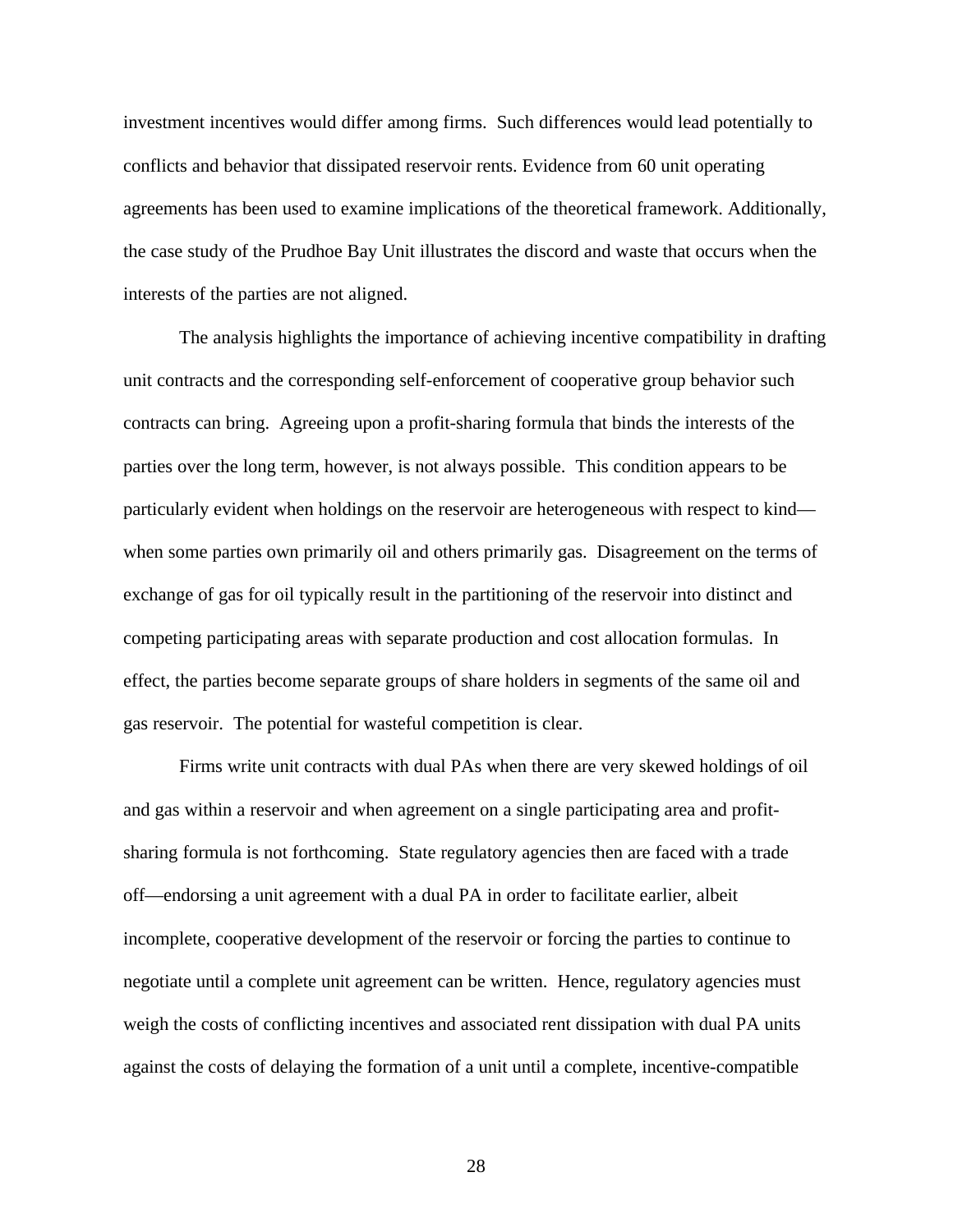agreement can be written. This latter case might mean delaying reservoir development and production. The outcome of balancing of these costs likely will vary from case to case. Nevertheless, this paper has made clear for the first time the contracting problems and costs that are linked to dual PA units. This information can be of use in the regulatory process.

Our analysis has also shown that by contrast, multi-phase units do not typically have the same incentive problems found in dual PA units. When production is partitioned across primary and secondary recovery periods, with different sharing formulas during each period, Unit Operating Agreements still have profit-sharing arrangements for the whole unit during each period. The transition from one phase to the next is managed through the use of a preset contractual trigger, and there is little apparent effort by the owners to opportunistically maneuver across phases. In effect, the parties are share holders in the entire reservoir during each phase, although their shares may differ by small amounts from one phase to another.

The theory and analysis presented here provides new insights into the process of unitization and the writing of oil and gas contracts. We are not arguing that cooperative agreements for other empirical settings, such as crop share contracts, have the same profitsharing characteristics we have described here.<sup>39</sup> In particular, the geological/informational aspects responsible for the partitioning units in our sample may be unique to the oil and gas context. Rather, our examination of oil and gas unitization contracts illustrates the important role that the *content* of contracts can make in aligning incentives *ex ante* to reduce enforcement costs and promote wealth maximizing behavior *ex post*. Further, the analysis of unitization contracting points out the dangers of partitioning heterogeneous parties into more homogeneous subgroups during contract negotiation. Although, such clustering may facilitate agreement within the subgroup, the agreed-to provisions may not be incentive compatible for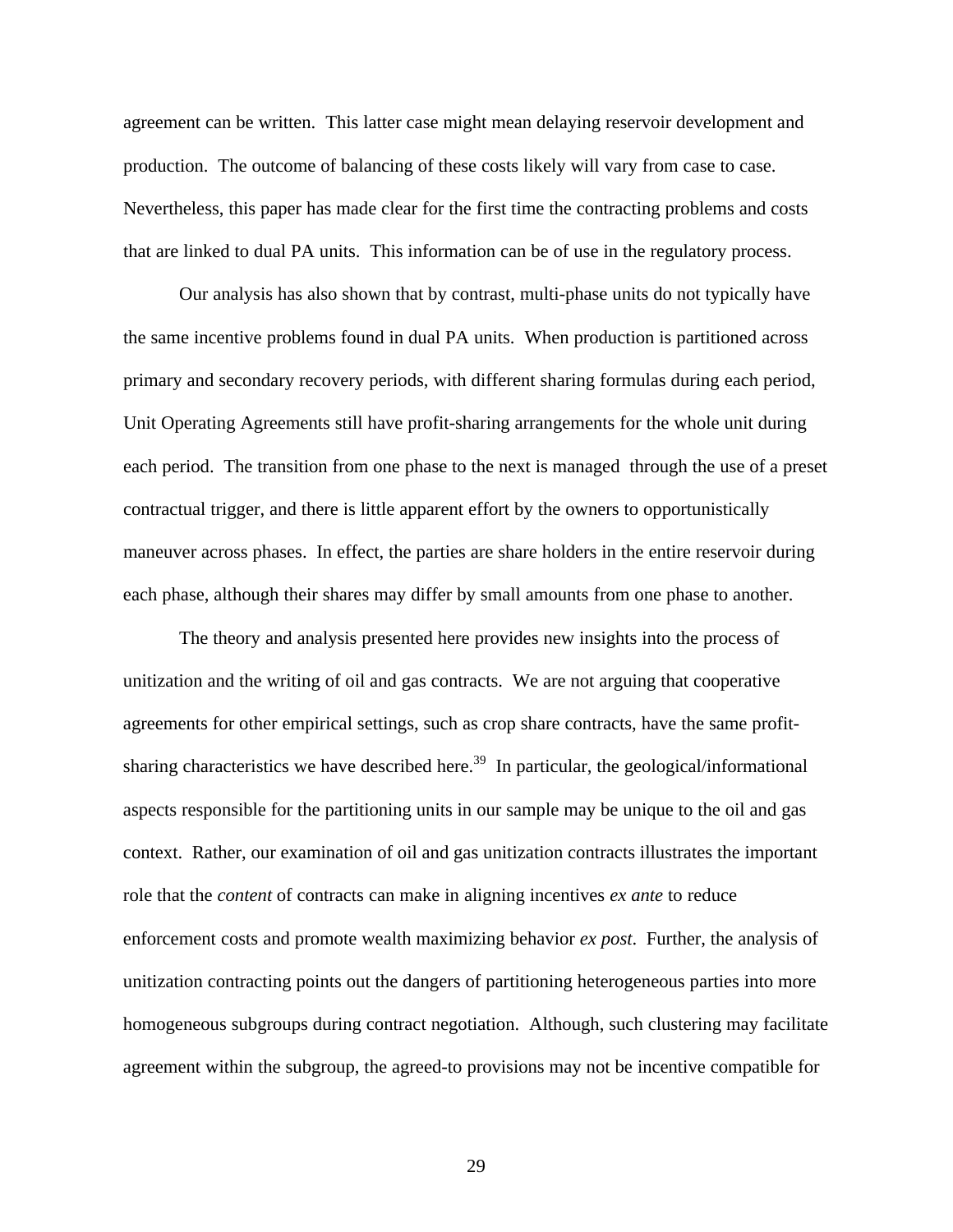the entire group. Hence, the overall contract will be incomplete and faced with compliance problems.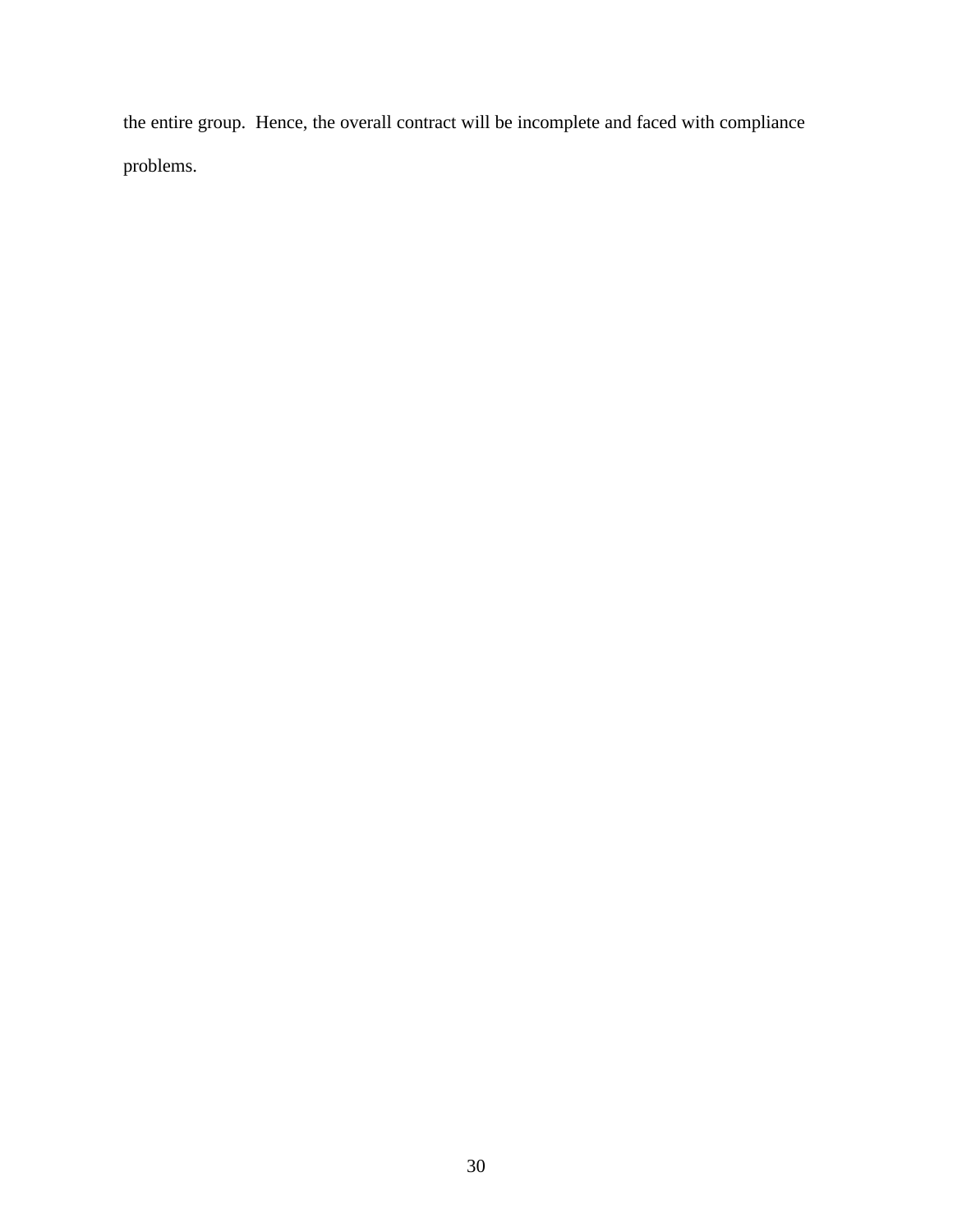<sup>2</sup> Units generally apply to common reservoirs of hydrocarbons. An oil and gas "field" may have multiple, separate reservoirs from different geologic formations. Typically, separate reservoirs have separate units because there is no common-pool problem across them.

<sup>3</sup> Oil Weekly (April 13, 1942; May 3, 1943). The Oil and Gas Journal (December 7, 1964) predicted that unitization would raise oil recovery by 130 million barrels on the Fairway field. The increase is valued at over \$200 million using prices compiled by Manthy (1978: 111). See also, McDonald (1971: 24-5, 237). The benefits of unitization are emphasized in unit documents. For example, see Anshutz East, Wyoming Unit Agreement, December 1982, on file with the authors.

<sup>4</sup> Wiggins and Libecap (1985), Smith (1987), and Lueck and Schenewerk (1996) examine some of the bargaining issues faced by unit negotiators.

<sup>5</sup> Williamson (1975: 30, 65-94) discusses incentive issues in contract enforcement.

<sup>6</sup> Unit Operating Agreements typically allocate volumes of produced substances, as opposed to revenue, among the parties to the contract. A fixed allocation of unit revenues would require the joint marketing of output, which may raise anti-trust issues that companies would be anxious to avoid.

 $7$  For example, see the Model Form of Unit Agreement provided by the American Petroleum Institute, third edition, January 1970.

<sup>8</sup> There may be multiple secondary phases, and the type of injection--water, natural gas, carbon dioxide, depends upon the nature of the reservoir.

 $\frac{1}{1}$  There is a considerable literature on the common-pool problem in oil and gas production and efforts to counter it. See, for example McDonald (1971), Libecap and Wiggins (1984), Weaver (1986), Smith (1987), Lueck and Schenewerk (1996), and Libecap 1998).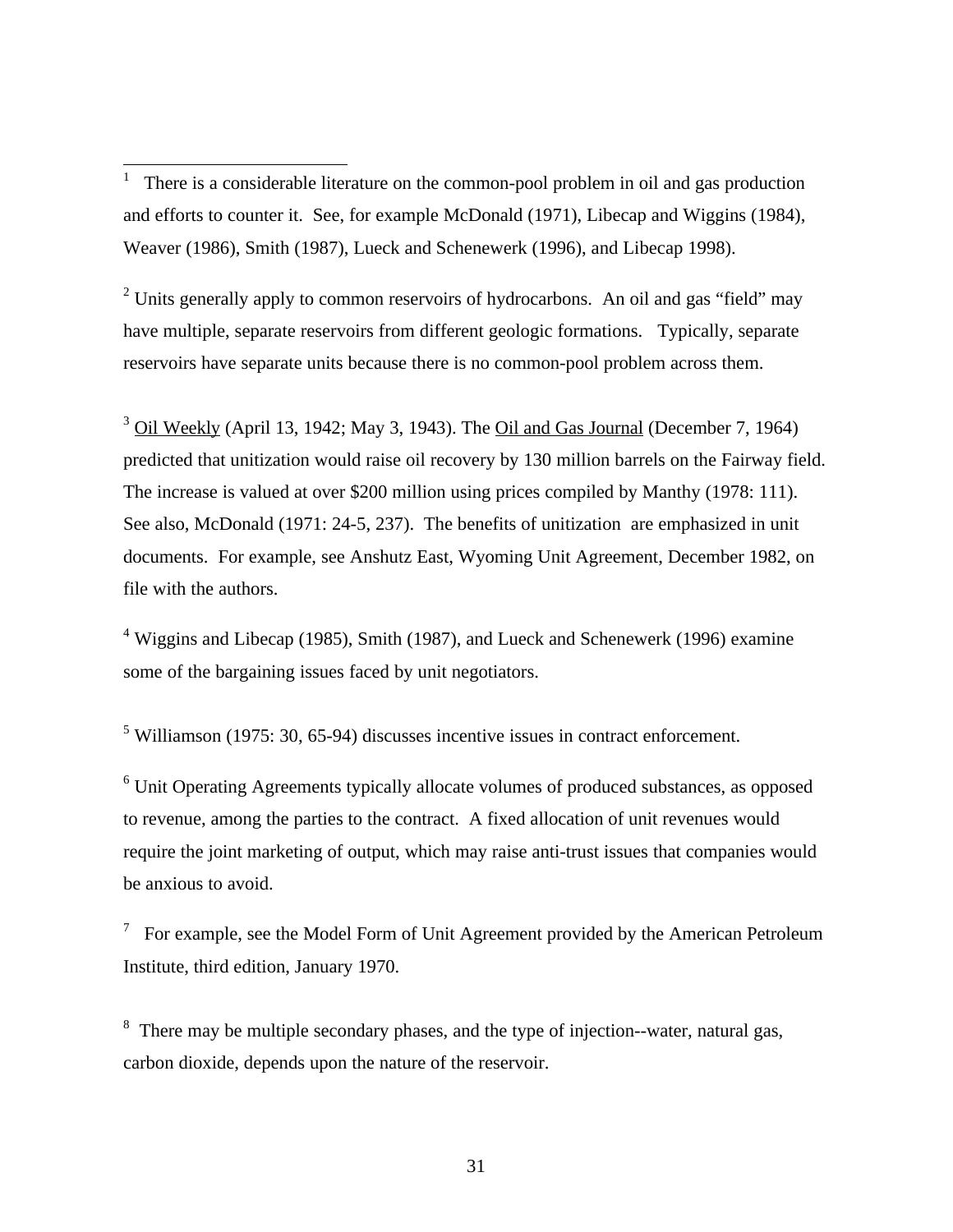<sup>9</sup> Exxon, for example, has recently applied as operator of the Point Thomson Unit in Alaska for the state's permission to add one of its adjacent leases to the unit, thereby raising its working interest while proportionately decreasing the interests of other owners. See Petroleum News Alaska (September 28, 1998: 3).

 $10<sup>10</sup>$  See the Model Unit Operating Agreement for Statutory Unitization provided by the American Petroleum Institute, first edition, March 1974.

 $11$  The problem of asset specificity arises because significant investments will be made in the unit that have value or most value only under an operational unit. Hence, those parties who make the investment are vulnerable to holdups by the other parties to capture some of the rents.

<sup>12</sup> As described by Klein and Murphy (1997: 417), "the self-enforcing range measures the extent to which market conditions can change, thereby altering the gains to one or the other party from nonperformance, without precipitating nonperformance."

 $13$  The common-pool problem would be circumvented if landowners agreed to coordinate production. In cases where surface ownership is large enough to cover all or nearly all of an entire reservoir, unitized production is routine. Where surface holdings are more fragmented, the problem increases. For discussion, see Libecap and Wiggins (1984).

 $14$  For general discussion of the common-pool problem using fisheries to illustrate the issues, see Gordon (1954) and Cheung (1970). Smith (1987) focuses on the problems of oil production from a common pool.

<sup>15</sup> Operating firms typically lease the mineral rights from surface land owners, and they often have multiple sectors. For discussion of the proportionate allocation of production and costs, see Plan of Unitization, East Binger (Marchand) Unit, Caddo County, Oklahoma, Article 17. See also, Article 11.1 of the American Petroleum Institute, Model Forms for Voluntary and Statutory Unit Operating Agreements, fourth and second editions, respectively, June 1, 1993.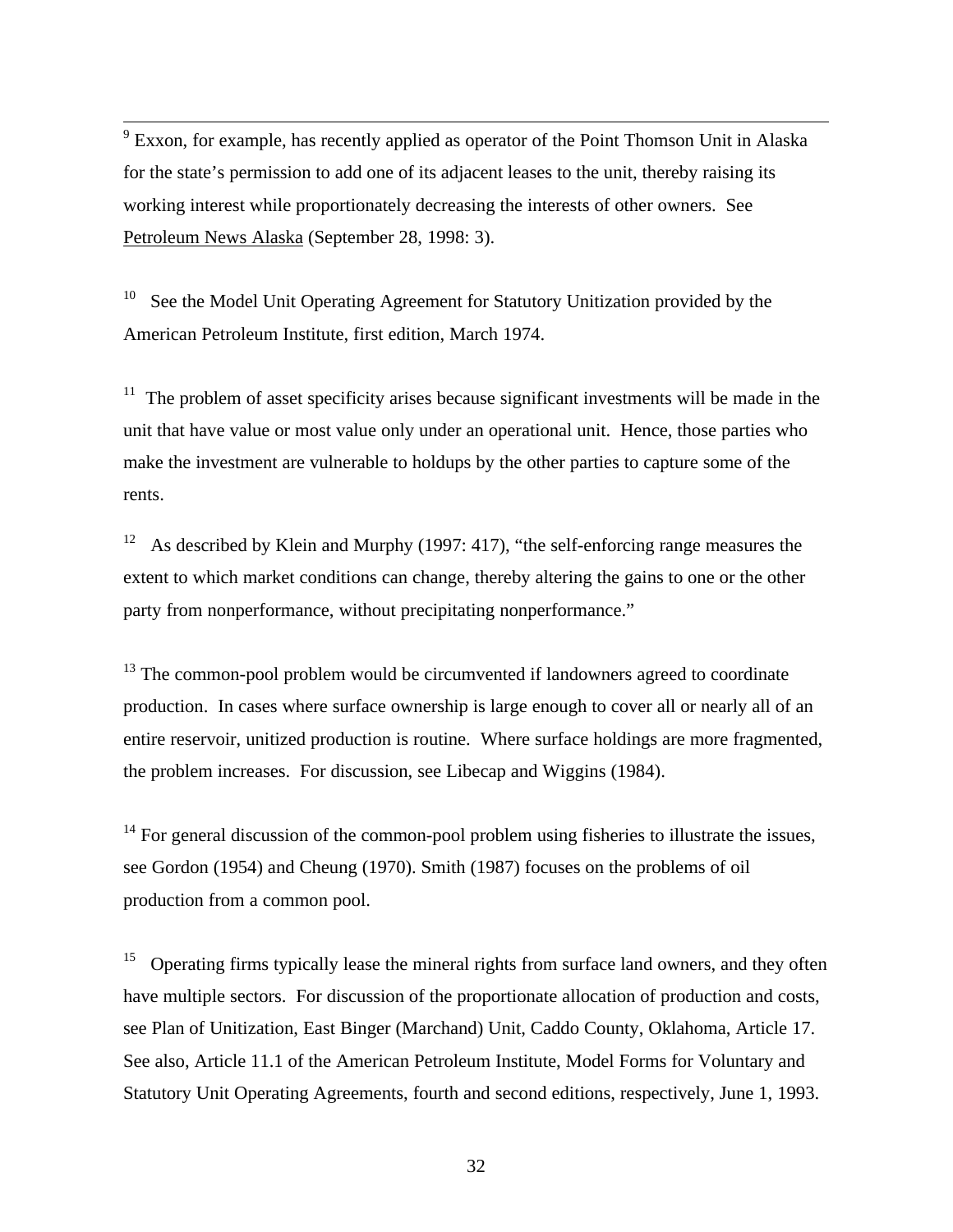<sup>16</sup> There may be differences in opinion regarding geological conditions or technical capabilities that affect the production plan. The single-equity provision, however, means that such differences will not arise due to strategic behavior.

 $17$  For example, see Article 4.4 of the Anschutz Ranch East Unit Operating Agreement on file with the authors.

18 Libecap and Wiggins (1985).

 $\overline{a}$ 

<sup>19</sup> Fitzgerald and Pokalsky (1995: 196).

 $20$  Partitions within units also may be made to segregate highly permeable sections of a reservoir (where the underlying resources will be easier to recover in primary recovery) from sections that have low permeability but are useful for secondary recovery.

 $21$  We are grateful to the anonymous referee who suggested this interpretation.

<sup>22</sup> Cole Creek Unit Operating Agreement, January 30, 1953; Empire Abo Unit Operating Agreement, October 1, 1972.

23 Libecap and Wiggins (1985) and Wiggins and Libecap (1985).

<sup>24</sup> The Burke Ranch Unit Operating Agreement does not indicate an explicit trigger, although it may have been part of an attachment that is missing from our files.

 $25$  Examination of the production and cost sharing rules for the Clive D-3 Unit in Alberta illustrates the incentive problem found in dual PA units. Effectively, the oil interests share in the oil reserves and costs and the gas interests share in the gas reserves and costs as if these were distinct entities within the unit. But of course, they are not. There are cost externalities from gas production for oil producers and vice versa. Under this arrangement, the parties will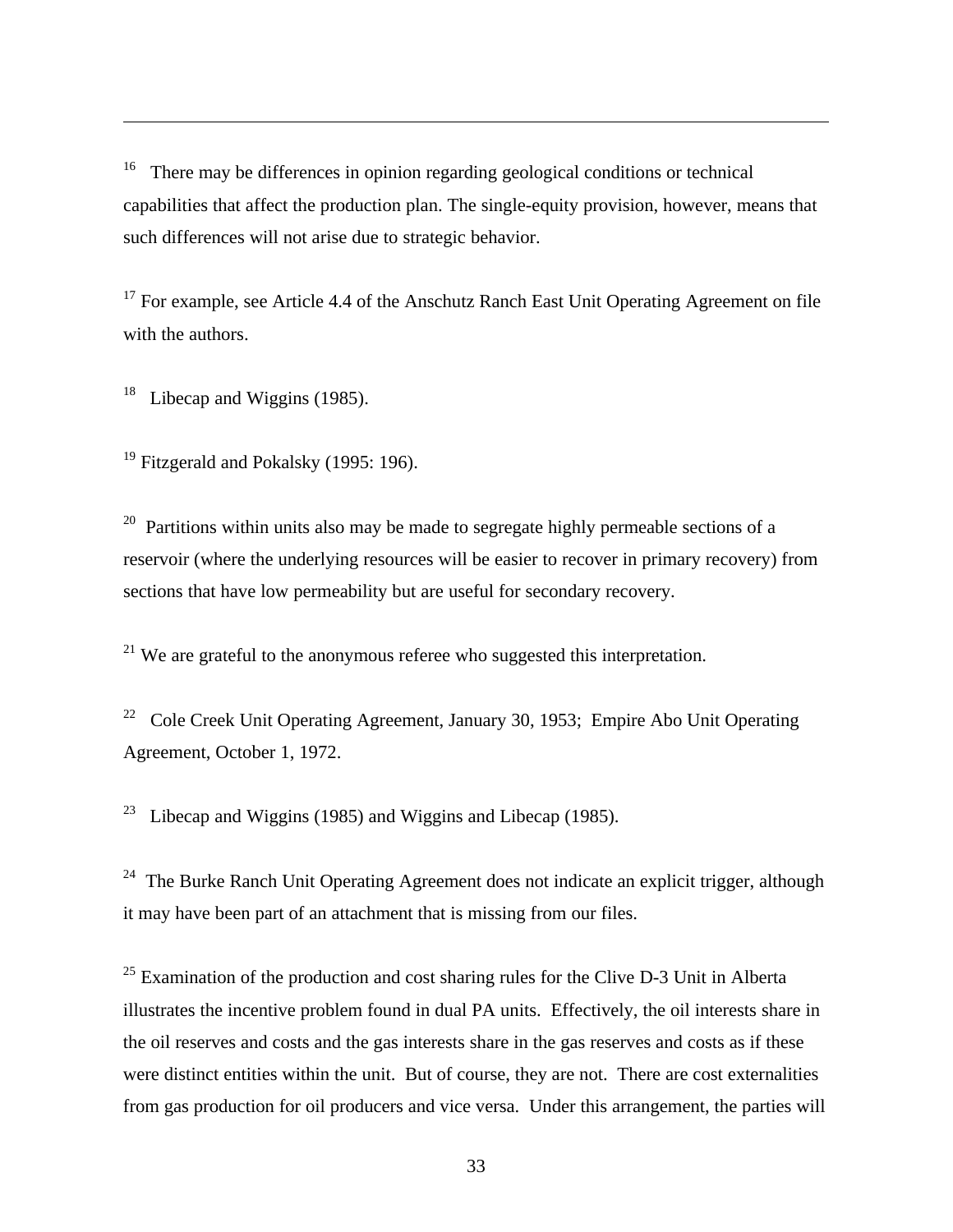have to concern themselves with competing maximization problems and strategies, rather than the value of the unit as a whole. Our subsequent discussion of the Prudhoe Bay Unit indicates where this may lead.

 $\overline{a}$ 

 $26$  To formally test for the statistical relationship between the frequency of observing an equal cost/production allocation rule and the frequency of observing dual PA units, we created a 2x2 contingency table. A chi-square statistic with 1 degree of freedom was constructed with a calculated value,  $\chi^2 = 54.53$ . With a critical value of 6.64, we can reject the null hypothesis that observing the equal equity allocation rule and observing a dual PA unit are independent at the 99% confidence level. This result supports our argument that dual PA units are unlikely to have equal cost and production sharing rules. For discussion of our approach, see Dudewicz and Mishra (1988: 533).

<sup>27</sup> The nine dual PA units are Prudhoe Bay, Virginia Hills Belloy, Namao Blairmore, Bonnie Glen, Minnehick, Harmattan-Elkton, Harmattan-East, Rocky Ford, and Clive D-3. The five multi-phase units are Graham Deese, Wildhorse, Grass Creek Curtis, County Line, and Collums.

The t-statistic is  $-3.03$  (assuming unequal variances) and the critical value is 1.97. The results are similar if Prudhoe Bay is dropped from the analysis. The mean share difference is 2.98 with a standard deviation of 9.12. The mean share difference for the dual PA units is still about three times that of the multi-phase units.

 $^{29}$  A useful description of the Prudhoe Bay reservoir is found in Szabo and Meyers (1993).

 $30$  A letter of intent to unitize was signed by the principal lease owners in August 1969. Negotiations continued on and off until final agreement was reached in April 1977.

 $31$  At least seven significant amendments to the Prudhoe Bay Unit Operating Agreement were adopted in the 1980s and 1990s largely to address disputes over natural gas and oil valuation, investment, and production. At times, outside arbitrators, the courts, and various state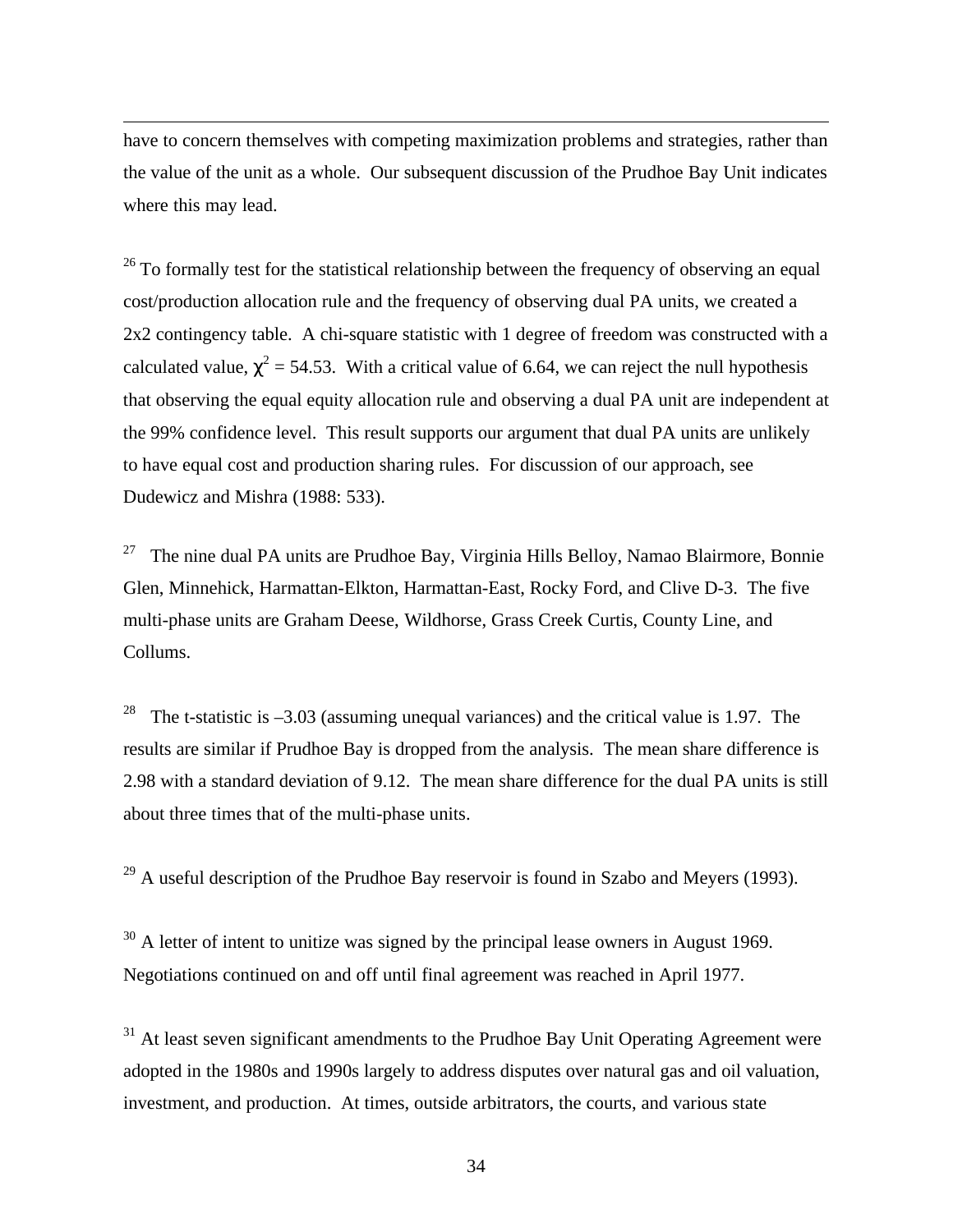regulatory agencies were used to compel these changes.

 $\overline{a}$ 

<sup>32</sup> Alaska Oil and Gas Conservation Commission (AOGCC), (April 12, 1996: 238, 289, 951- 56).

<sup>33</sup> Costs assigned to each participating area were allocated among owners on the same basis as production.

<sup>34</sup> AOGCC Conservation Order No. 360 (Prudhoe Bay Oil Field, Prudhoe Oil Pool), August 9, 1995 (Revised November 3, 1995), paragraphs 73-74. (Hereafter referred to as "AOGCC Order 360.")

<sup>35</sup> AOGCC, Order 360, 1995, paragraphs 135-136.

 $36$  See Szabo and Myers (1993: 4).

 $37$  AOGCC, Order 360, 1995, paragraphs 59 and 62.

<sup>38</sup> See Nehring (1981: 13-15).

 $39$  Allen and Lueck (1993), for example, examine the conditions under which profit or output sharing is optimal in crop share contracts.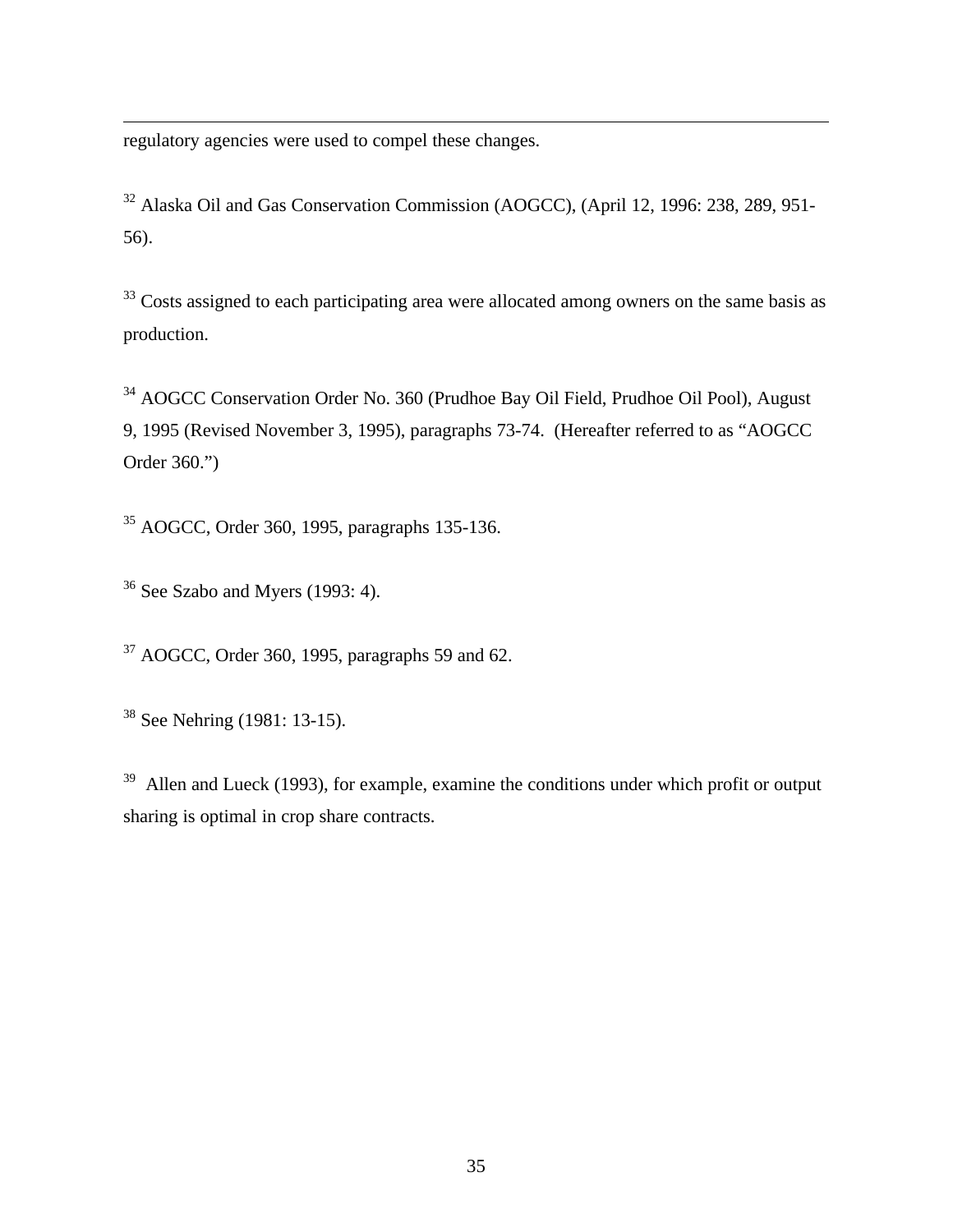|                       | Equal Cost/ | Partition        | Phase      |                     | Equal Cost/ | Partition        | Phase     |
|-----------------------|-------------|------------------|------------|---------------------|-------------|------------------|-----------|
| Unit Name             | Production  | $Type^{\dagger}$ | Trigger    | Unit Name           | Production  | $Type^{\dagger}$ | Trigger   |
|                       | Share*      |                  |            |                     | Share*      |                  |           |
| <b>Anshutz East</b>   |             | M                | $\sqrt{}$  | Salem Flood         |             | $\mathbf M$      | $\sqrt{}$ |
| Benton                | V           | $\mathbf U$      |            | Salt Creek S.       | V           | $\mathbf{U}$     |           |
|                       | $\sqrt{}$   | $\overline{U}$   |            |                     | $\sqrt{}$   | $\overline{U}$   |           |
| <b>Big Stone Gas</b>  | $\sqrt{}$   |                  |            | Seeligson           | $\sqrt{}$   |                  |           |
| <b>Birch Creek</b>    | $\sqrt{}$   | $\mathbf U$      |            | Sharon Ridge        | $\sqrt{}$   | $\mathbf{U}$     |           |
|                       |             | $\mathbf U$      |            | Canyon              |             |                  |           |
| <b>Brady Deep</b>     | V           |                  |            | S. Swan Hills       | V           | $\mathbf M$      | $\sqrt{}$ |
| <b>Burke Ranch</b>    |             | M                |            | Southwest           | $\sqrt{}$   | $\mathbf{M}$     |           |
|                       |             |                  |            | Homer               |             |                  |           |
| Carpenter             | $\sqrt{}$   | M                | $\sqrt{ }$ | <b>Star Misner-</b> | $\sqrt{}$   | M                | V         |
| <b>Collums Mud</b>    |             |                  |            | Hunton              |             | $\overline{M}$   |           |
| Sand                  | $\sqrt{}$   | M                | $\sqrt{}$  | Sycamore            | $\sqrt{}$   |                  | $\sqrt{}$ |
| <b>County Line</b>    |             | M                | $\sqrt{}$  | W. Cement           |             | $\mathbf U$      |           |
|                       | V           |                  |            | Medrano             | $\sqrt{}$   |                  |           |
| E. Binger             |             | $\mathbf U$      |            | W. Edmond           |             | U                |           |
| E. Burke Ranch        | V           |                  |            |                     | V           |                  |           |
|                       | N           | M                | $\sqrt{}$  | W. Elmwood          | $\sqrt{}$   | $\mathbf M$      | V         |
| E. Salt Creek         | $\sqrt{}$   | $\mathbf U$      |            | Wildhorse           | $\sqrt{}$   | $\mathbf M$      | $\sqrt{}$ |
| <b>Edson Cardium</b>  |             | $\mathbf U$      |            | <b>Big Sand</b>     | $\sqrt{}$   | $\mathbf U$      |           |
| B                     |             |                  |            | Draw                |             |                  |           |
| Empire Abo            |             | M                | $\sqrt{}$  | <b>Cole Creek</b>   | V           | ${\bf U}$        |           |
| Fox Deese-            |             | M                | $\sqrt{}$  | Forebear            | $\sqrt{}$   | U                |           |
| Springer              |             |                  |            |                     |             |                  |           |
| Goldsmith S.          | $\sqrt{}$   | U                |            | W. Poison           | $\sqrt{}$   | $\mathbf U$      |           |
| Andreas               |             |                  |            | Spider              |             |                  |           |
| <b>Graham Deese</b>   | V           | M                | $\sqrt{}$  | <b>Canyon Reef</b>  | $\sqrt{}$   | $\mathbf U$      |           |
| <b>Grass Creek</b>    |             | M                | $\sqrt{}$  | <b>Bumpass</b>      |             | M,D              | $\sqrt{}$ |
| Curtis                |             |                  |            |                     |             |                  |           |
| Green River           | $\sqrt{}$   | $\mathbf U$      |            | N.                  |             | M,D              | $\sqrt{}$ |
| Bend                  |             |                  |            | Thackerville        |             |                  |           |
| <b>Hartzog Draw</b>   | $\sqrt{}$   | $\mathbf U$      |            | Virginia Hills      |             | ${\bf D}$        |           |
|                       |             |                  |            | <b>Belloy</b>       |             |                  |           |
| Joffrey D-2           | V           | $\mathbf U$      |            | Alliso Canyon       |             | M,D              | $\sqrt{}$ |
| Karon                 | $\sqrt{}$   | D                |            | Clive D-2           |             | $\mathbf D$      |           |
| <b>Little Buffalo</b> | N           | $\mathbf U$      |            | Clive D-3A          |             | $\mathbf D$      |           |
| Milroy                | V           | M                | $\sqrt{}$  | Harmattan E.        |             | D                |           |
| Nipisi Gilwood        |             | $\mathbf M$      | $\sqrt{ }$ | Harmattan           |             | D                |           |
|                       |             |                  |            | Elkton              |             |                  |           |
| N. Twining            | $\sqrt{}$   | $\overline{U}$   |            | <b>NAMAO</b>        |             | $\mathbf D$      |           |
|                       |             |                  |            | Blairmore           |             |                  |           |
| Painter               | $\sqrt{ }$  | $\overline{U}$   |            | Rocky Ford          |             | D                |           |
| Reservoir             |             |                  |            |                     |             |                  |           |
| Pembina               | $\sqrt{}$   | $\mathbf U$      |            | Bonnie Glen         |             | D                |           |
| Ostracod              |             |                  |            | $D-3A$              |             |                  |           |
| Ryckman Creek         | $\sqrt{}$   | $\mathbf U$      |            | Minnehik            |             | $\mathbf D$      |           |
|                       |             |                  |            | <b>Buck Lake</b>    |             |                  |           |
| Sage Spring           | $\sqrt{}$   | $\mathbf U$      |            | Prudhoe Bay         |             | $\mathbf{D}$     |           |
| Creek                 |             |                  |            |                     |             |                  |           |

**Table 1 Unit Operating Agreement Characteristics**

 $^{\dagger}$ U = Unpartitioned, M = Multi-Phase, D = Dual PA.\* Equal Cost/Production Share at any point in time.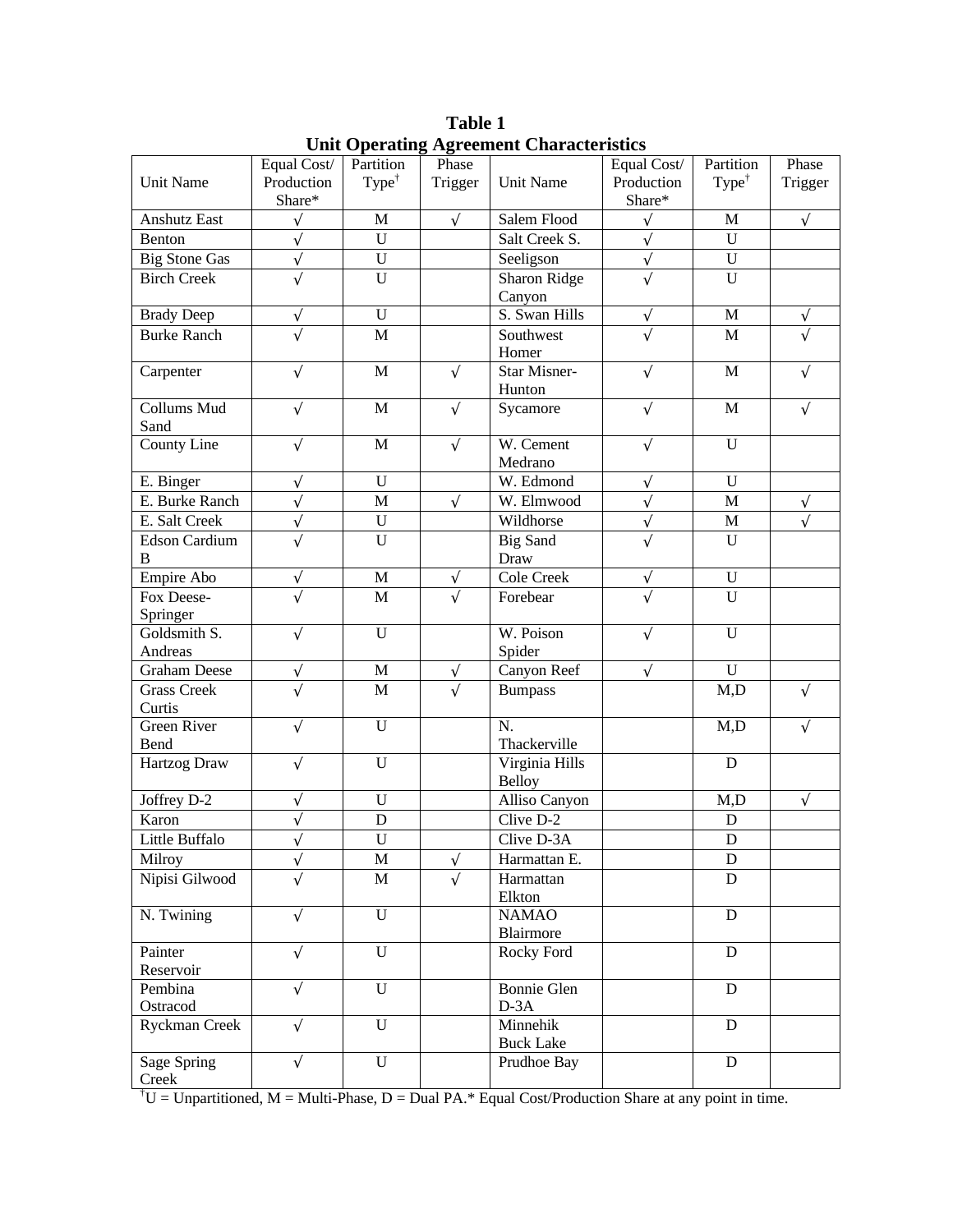| Firm Shares in Oil and Gas in Dual Participating Areas, Prudhoe Bay Unit |                         |                         |  |  |  |  |
|--------------------------------------------------------------------------|-------------------------|-------------------------|--|--|--|--|
| Firm                                                                     | <b>Oil Rim PA Share</b> | <b>Gas Cap PA Share</b> |  |  |  |  |
| ВP                                                                       | 51%                     | 14%                     |  |  |  |  |
| Exxon                                                                    |                         |                         |  |  |  |  |
| <b>ARCO</b>                                                              |                         |                         |  |  |  |  |
| Small holders                                                            |                         |                         |  |  |  |  |

**Table 2 Firm Shares in Oil and Gas in Dual Participating Areas, Prudhoe Bay Unit**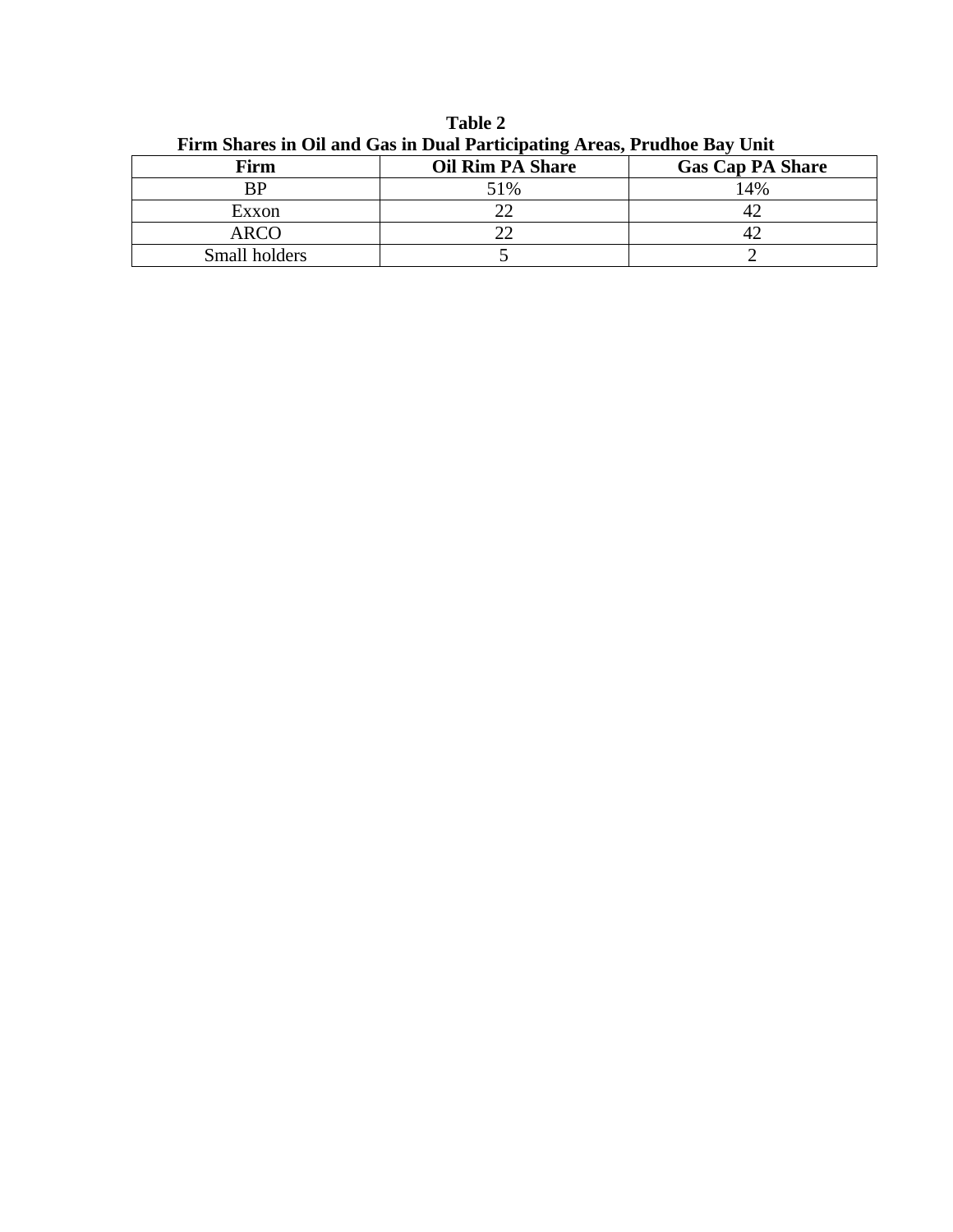## **Bibliography**

Alaska Oil and Gas Conservation Commission (AOGCC), 1995, "Conservation Order No. 360 (Prudhoe Bay Oil Field, Prudhoe Oil Pool), August 9, 1995 (Revised November 3, 1995), Anchorage.

\_\_\_\_\_\_\_\_\_\_\_\_\_\_\_, 1996, Transcript of Public Hearing Re: Prudhoe Bay Unit— Liquid/Miscible Natural Gas Injectant, April 12, 1996, Anchorage.

- Allen, Douglas W. and Dean Lueck, 1993, "Transaction Costs and the Design of Cropshare Contracts," Rand Journal of Economics, 24 (1): 78-100.
- American Petroleum Institute, 1970, Model Form of Unit Agreement, January, 1970, third edition. Washington D.C.

\_\_\_\_\_\_\_\_\_\_\_\_\_\_\_, 1974, Model Unit Operating Agreement for Statutory Unitization, March, 1974, first edition, Washington D.C.

\_\_\_\_\_\_\_\_\_\_\_\_\_\_\_, 1993, Model Forms for Voluntary and Statutory Unit Operating Agreements, June 1993, fourth and second editions, respectively, Washington D.C.

- Bain, Joe, 1947, The Economics of the Pacific Coast Petroleum Industry, Part III, Berkeley: University of California Press.
- Fitzgerald, Jay and Joseph T. Pokalsky, 1995, "The Natural Gas Market," in Managing Energy Price Risk, edited by Robert Jamison, London: Risk Publications.
- Klein, Benjamin, 1996, "Why Hold-Ups Occur: The Self-Enforcing Range of Contractual Relationships," Economic Inquiry, 34(3):444-463.
- \_\_\_\_\_\_\_\_\_\_\_\_\_\_\_ and Kevin M. Murphy, 1997, "Vertical Integration as a Self-Enforcing Contractual Arrangement," American Economic Review, 87(2): 415- 420.
- Libecap, Gary D., 1989, Contracting for Property Rights, New York: Cambridge University Press.

\_\_\_\_\_\_\_\_\_\_\_\_\_\_\_, 1998, "Unitization," New Palgrave Dictionary of Law and Economics, Peter Newman, ed., New York: Oxford University Press.

Libecap, Gary D. and Steven N. Wiggins, 1984, "Contractual Responses to the Common Pool: Prorationing of Crude Oil Production" American Economic Review, 74: 87-98.